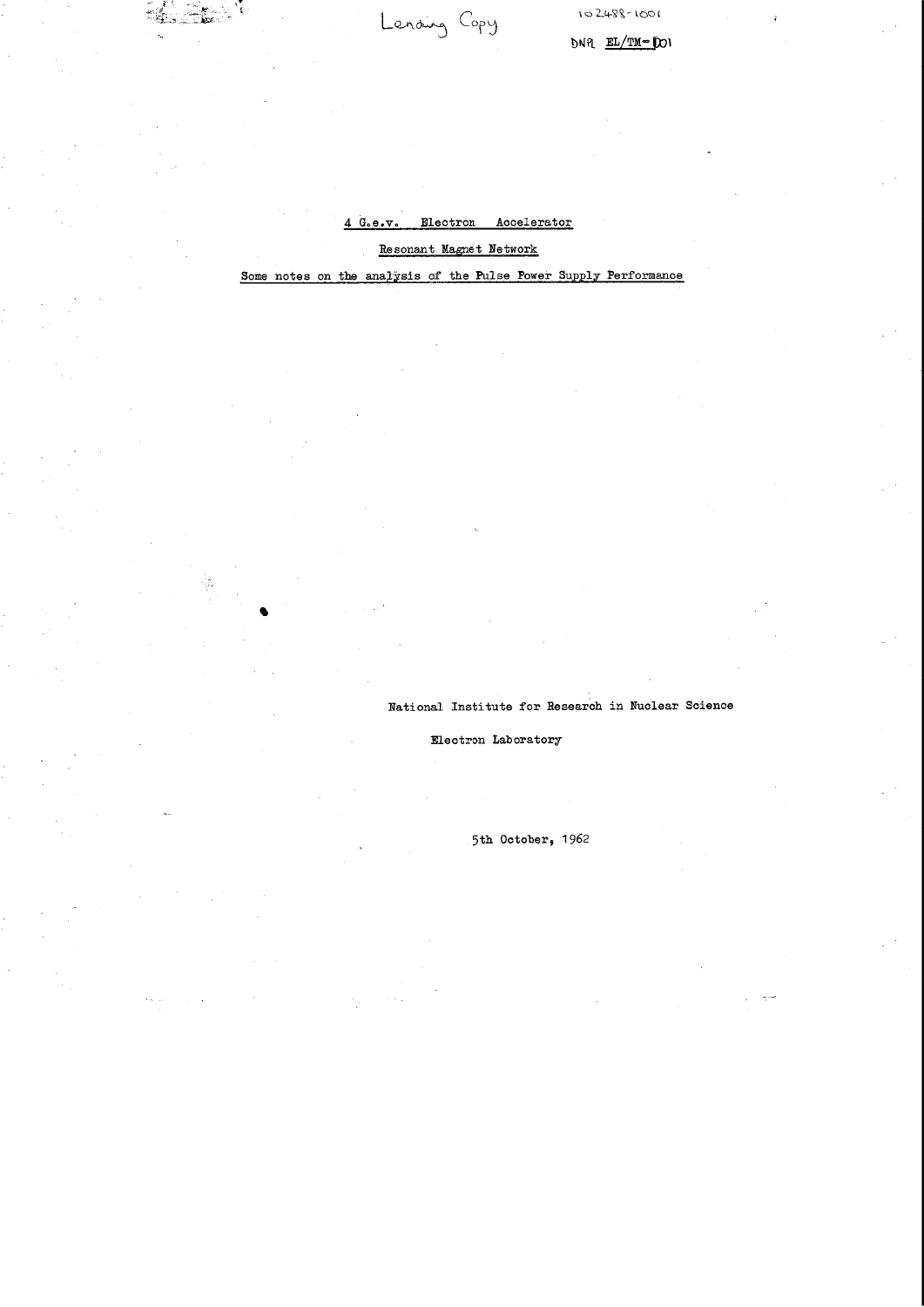## Some Notes on the Analysis of the Pulse Power Supply Performance.

### 1 .o Summary

These notes describe the preliminary analysis of the pulse power supply for the accelerator guide-field magnets and form the basis from which an analogue computer study will be made to confirm the pulse-circuit operating characteristics and:-

It is required that the excitation of the guide-field magnets<sup>1</sup> shall have a constant frequency and amplitude, for a given accelerator energy level, during an operation period of some hours.

Since the resonant magnet 1-C network is designed to maintain its natural frequency within extremely close limits and independant of temperature changes in capacitor dielectric, stability of frequency can be achieved by supplying the network AC losses in time-phase with the magnet excitation cycle. Similarly, apart from the bias-current. which is supplied and controlled independantly, the required accuracy of magnet excitation amplitude will be. achieved if the supply of AC power to the network equals the cyclic AC loss power.

- (a) Optimise the frequencies **Wf, Wp** and hence the circuit component ratings for minimum magnet network disturbance
- b) Determine the effect of non-linearity in  $L_f$  and  $L_f$ and the inherent voltage harmonics in the rectified source voltage  $V_{\mathbf{s}}$ .
- (c) Investigate transient fault conditions:-
	- (i) Failure of ignitron to conduct
		- (ii) Failure of ignitron to extinguish
	- $(iii)$  Advance and retarding of ignitron firing signal
		- (iv) Capacitor fault.

### 2.0 Required conditions of operation

Provision of this loss-power to the network by continuous excitation from an external source (i.e. motor-alternator set) would require an elaborate speed control system in order to avoid forceresonating the magnet network during the random "mains" frequency variations.

The preferred method is to isolate the resonant network from the "mains" and supply the cyclic AC losses as an impulse. This impulse of energy is applied during the descending portion *ot* the magnet current waveform and the disturbance introduced must be completely attenuated before the next particle accelerating period (rising portion of the magnet current waveform).

<sup>1</sup> See EL/S-1 **"Specification of scale-model energy storage choke" for** a full description. of the resonant magnet network.

 $\frac{1}{2} \frac{1}{2}$  $\sim 10^{12}$ , the mean of the mass  $\hat{p}_i$  ,  $\hat{p}_i$  ,  $\hat{p}_i$  ,  $\hat{p}_i$  ,  $\hat{p}_i$  ,  $\hat{p}_i$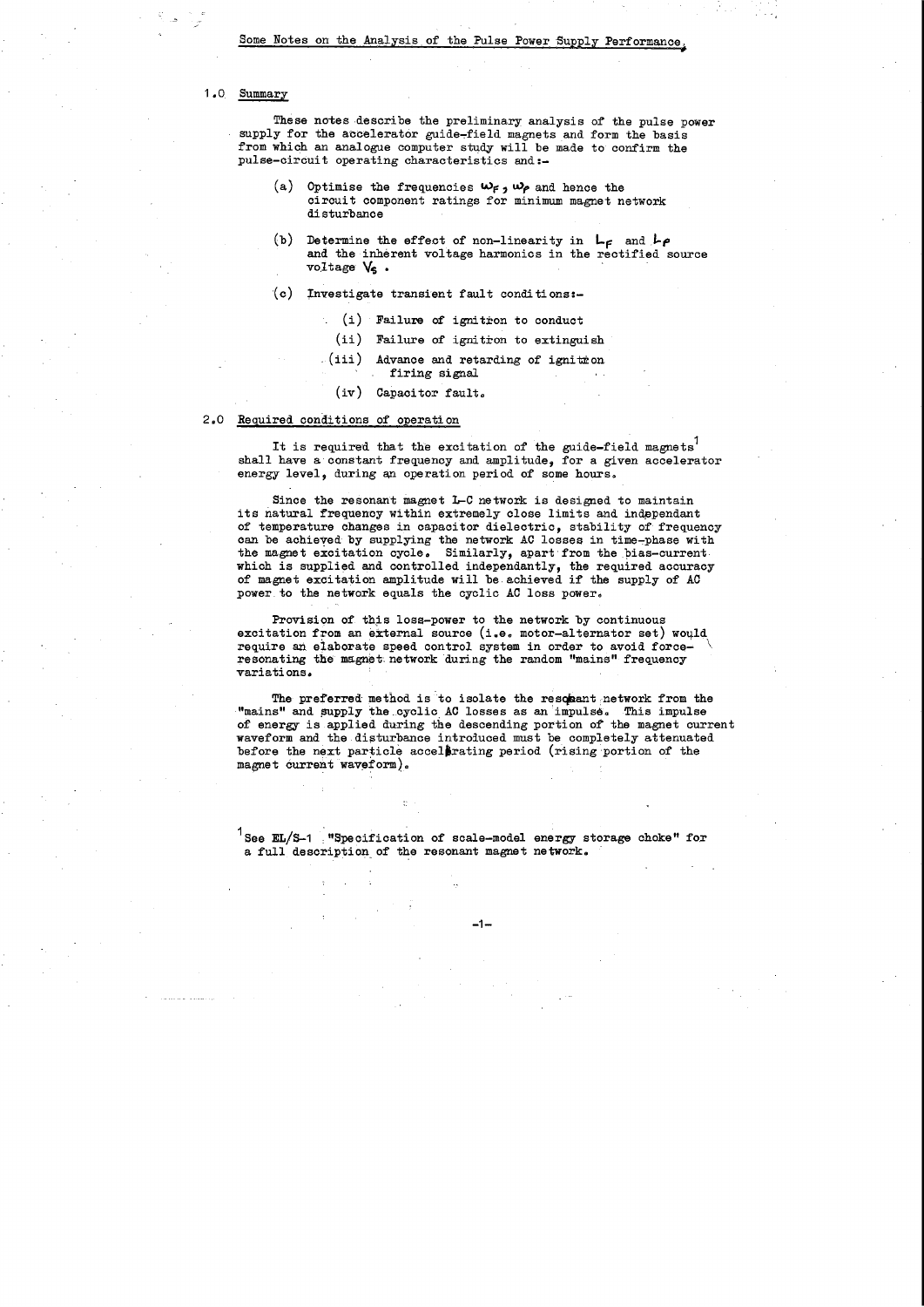This pulse-power supply comprises an energy storage capacitor, an associated charging circuit and a pulse discharge circuit triggered from the resonant magnet network.

The derivation of the appropriate equations and boundary conditions Will now be described, based on a piece-wise linear analysis in which no saturation occurs.

The guide-field magnets are excited with a fully biased sinusoidal waveform to give a magnet current of the form:-

3.0 Analysis

- (a) The primary and secondary windings of the energy storage choke **L**<sub>ch</sub> are closely coupled and the leakage inductance is negligible.
- (b) The circuit resistances are negligible except in the magnet network which is considered to have an ohmic loss, in shunt, equal to a magnet network Q of 100.
- (c) The pulse current causes no disturbance in the magnet network.
- $(d)$  The half-cycle discharge of pulse current is sinusoidal and. timed to occur symmetrically about the positive peak of the magnet voltage.
- $(e)$  The DC bias current is constant.
- (f) The energy storage choke turns ratio is unity.
- $(g)$  The supply voltage  $\sqrt{5}$  is constant and contains no harmonics.
- (h) The magnet voltage  $\mathcal{V}_{\mathbf{m}}$  is constant during the current pulses

$$
L_m = I_{pc} - I_{ac} \sin \omega_a t
$$

$$
= 2 \pi 50
$$
  
= 
$$
\int \frac{Lch + Lm}{Lch + Lm (Cch + Cm)}
$$

times accelerator frequency

 $w_a = 21$ 

The magnet voltage is written as:-

$$
\sigma_m = V_m \cos \omega_a t
$$

and the choke current is given by:-

$$
\hat{L}_{ch} = I_{DC} + I_{AC} \sin \omega_{A} t
$$
  
where  $I_{AC} = 0.5 I_{AC}$ 

since L<sub>ch</sub> is chosen to equal 2 L<sub>m</sub>

#### 3.1 Assumptions

-2-

an<br>1970 - Johann Stoff, Amerikaansk politiker<br>1970 - Johann Stoff, Amerikaansk politiker  $\mathcal{L}^{\mathcal{L}}(\mathcal{L}^{\mathcal{L}})$  and  $\mathcal{L}^{\mathcal{L}}(\mathcal{L}^{\mathcal{L}})$  and  $\mathcal{L}^{\mathcal{L}}(\mathcal{L}^{\mathcal{L}})$  and  $\mathcal{L}^{\mathcal{L}}(\mathcal{L}^{\mathcal{L}})$  $\frac{1}{2} \sum_{i=1}^{n} \frac{1}{2} \sum_{j=1}^{n}$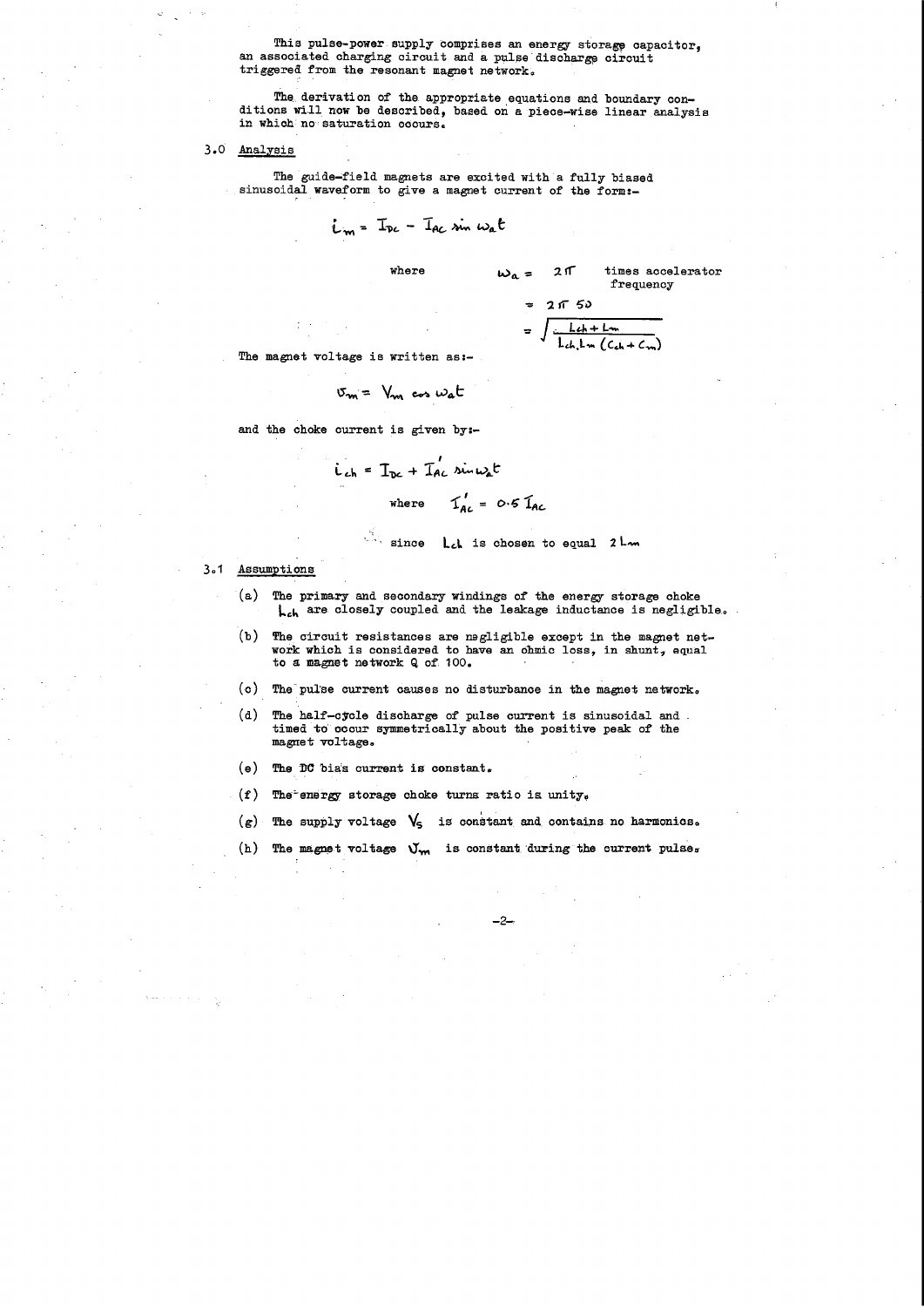### 3.2 Boundary Conditions

Consider the pulse circuit shown in fig. 2. It is assumed that the half-cycle of pulse current ip occurs symmetrically around the peak of  $V_m$  . Hence, since this voltage referred to the choke primary is in opposition to that developed across  $c_f$  at the peak of the charge then for full discharge of capacitor  $C_F$  (economically necessary),  $V_F$  must equal  $2 V_m$ 

This could be achieved by making  $V_5 = 2 V_m$ 

However, this would lead to an excessive RMS/peak ratio of current ie, , hence a larger charging unit. More important, firing of the ignitron would effectively short-circuit the supply, drastically distorting and lengthening the current pulse  $\dot{\mathbf{c}}\boldsymbol{\rho}$  resulting, for certain values of  $L_{\rho}$  in failure of ignitron to extinguish.

Consequently some degree of decoupling between charge and discharge circuits must be achieved by the insertion of a filter inductance  $L_{\mathsf{F}}$ .



hence  $L_F C_F \frac{\partial^2 G}{\partial F^2} + \delta \rho = V_S$ 

Giving a solution of the form:-

 $\delta f = V_s + A \omega \omega_r t + B \omega \omega_r t$  -·(4)

where 
$$
\omega_F = \frac{1}{\sqrt{L_F C_F}}
$$

substituting for  $\sigma$   $\beta$ 

$$
i_F = -A\omega_F c_F \sin \omega_F r + B\omega_F c_F \omega \omega_F r
$$
 (5)

Assume that the boundary conditions are :-

$$
i_F = 0 , if = 0 \quad dt \quad t = 0
$$

Hence  $A = -V_s$  and  $B = \emptyset$ 

Therefore  $V_f = V_s \left[1 - \cos \omega_r t \right]$ 

$$
= 2V_s
$$
 when  $t = \frac{T}{w_F}$ 

–3⊸

 $\label{eq:2.1} \frac{1}{\sqrt{2\pi}}\int_{0}^{\infty}\frac{1}{\sqrt{2\pi}}\left(\frac{1}{\sqrt{2\pi}}\right)^{2\alpha} \frac{1}{\sqrt{2\pi}}\frac{1}{\sqrt{2\pi}}\frac{1}{\sqrt{2\pi}}\frac{1}{\sqrt{2\pi}}\frac{1}{\sqrt{2\pi}}\frac{1}{\sqrt{2\pi}}\frac{1}{\sqrt{2\pi}}\frac{1}{\sqrt{2\pi}}\frac{1}{\sqrt{2\pi}}\frac{1}{\sqrt{2\pi}}\frac{1}{\sqrt{2\pi}}\frac{1}{\sqrt{2\pi}}\frac{1}{\sqrt{2\pi}}$ a sa kabilitan na katakati na matangan na Kabupatèn Tanggarang Kabupatèn Salam Kabupatèn Salam Kabupatèn Salam<br>Kabupatèn Salam Pangalang Kabupatèn Salam Pangalang Kabupatèn Salam Pangalang Kabupatèn Salam Pangalang Kabupa  $\frac{1}{\left\| \left( \frac{1}{\sqrt{2}} \right)^{\frac{1}{2}} \left( \frac{1}{\sqrt{2}} \right)^{\frac{1}{2}} \left( \frac{1}{\sqrt{2}} \right)^{\frac{1}{2}} \left( \frac{1}{\sqrt{2}} \right)^{\frac{1}{2}} \left( \frac{1}{\sqrt{2}} \right)^{\frac{1}{2}} \left( \frac{1}{\sqrt{2}} \right)^{\frac{1}{2}} \left( \frac{1}{\sqrt{2}} \right)^{\frac{1}{2}} \left( \frac{1}{\sqrt{2}} \right)^{\frac{1}{2}} \left( \frac{1}{\sqrt{2}} \right)^{\frac{1}{2}} \left( \$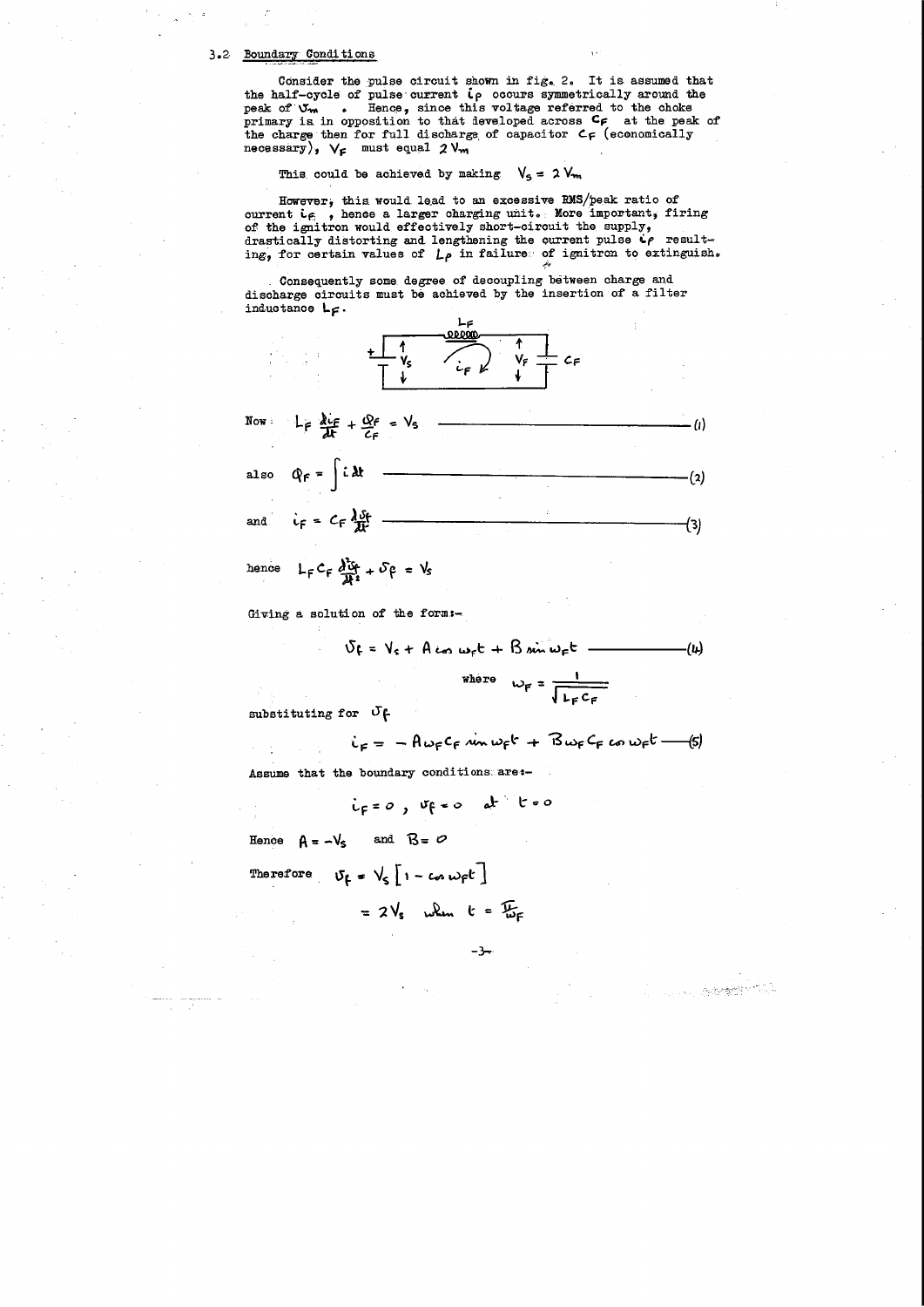Physical argument. Now  $V_f = 2 V_s (i.e. = 2 V_m)$ is the required voltage condition for complete discharge of  $c_{\mathsf{F}}$  when opposed, at the instant of discharge, by voltage Um. However, the above equations are not a solution for cyclic operation since although for the first charge cycle  $i_f = 0$  at  $t = 0$  and  $t = \frac{\pi}{16}$ ,  $i_f \neq 0$ <br>during the pulse and hence the succeeding charging cycle commences with a finite value of  $c \in$ 

Consequently, for true cyclic conditions  $\dot{\mathsf{L}}$  must have the same value at the commencement of each succeeding charging cycle and must also have identical values at the end of each charging cycle.

Therefore, let: $-$ .

- $L_{F_o}$  = the initial value of filter circuit current at the commencement of the charging period,
- $c \in \mathcal{L}$  = the value of filter current during the charging period,
- = the final value of filter current at the end of  $\tilde{c}_F$ the charging period,

and let us define the boundary conditions for the complete circuit as



$$
V_F = 2V_s
$$
 at  $t = -\frac{1}{4}r$ ,  $\frac{1}{4}r - \frac{1}{4}r$  (BC.1)  
\n $V_F = 0$   $\therefore r = \frac{1}{4}r$  (BC.2)  
\n $\therefore \rho = 0$   $\therefore r = -\frac{1}{4}r$  (BC.3)  
\n $\therefore \rho = \frac{1}{4}r$  (BC.4)  
\n $\therefore \rho = \frac{1}{4}r$  (BC.4)

$$
V_{fa} = \frac{20}{\omega_a}
$$
 cyclic period of acceleration  
\n
$$
\omega_f = \frac{1}{\sqrt{L_f C_f}}
$$
 angular frequency of filter circuit  
\n
$$
\omega_f = \frac{1}{\sqrt{L_f C_f}}
$$
 angular frequency of pulse circuit  
\n
$$
V_f = 20
$$
cyclic period of the pulse discharge

-4∸

 $(\pm \frac{1}{f_{\epsilon}})$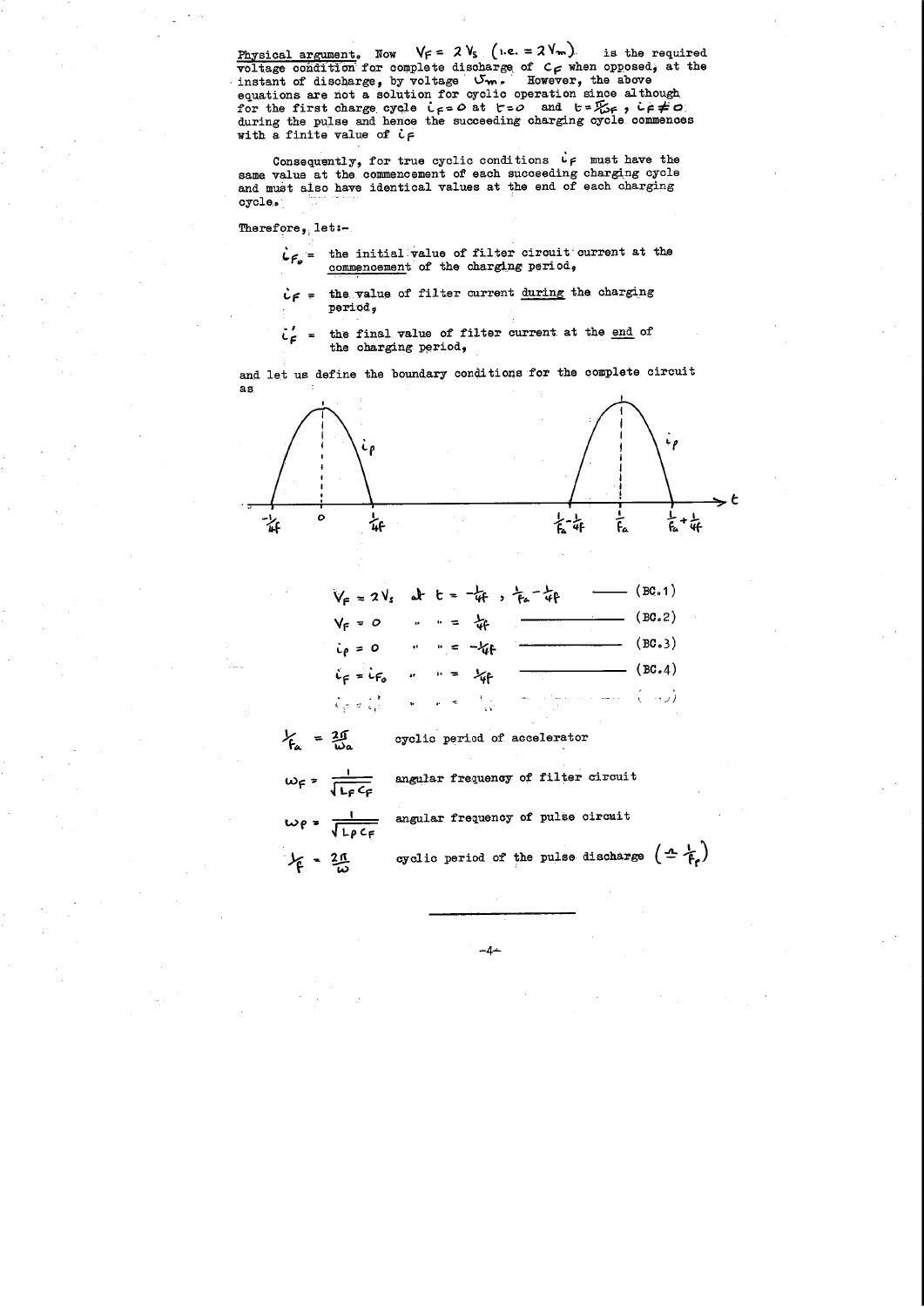## 3.3 Charging Period

车<t<t<t

Equations (4) and (5) give the general solution form of  $\sigma_f$ and  $\dot{L}_F$  :-

$$
S_{F} = V_{s} + A \omega_{s} \omega_{F} t + B \omega_{s} \omega_{F} t
$$
\n
$$
\dot{v}_{F} = -\omega_{F} c_{f} A \omega_{s} \omega_{F} t + \omega_{F} c_{F} B \omega_{s} \omega_{F} t
$$
\nwhere A and B are constants

From  $(BC.4)$ 

$$
i_{F_o} = -\omega_F C_F A \sin \frac{\pi \omega_F}{2 \omega} + \omega_F C_F B \cos \frac{\pi \omega_F}{2 \omega}
$$
 (6)

From  $(BC.2)$ 

$$
0 = V_s + A \cos \frac{\pi \omega_F}{2 \omega} + B \sin \frac{\pi \omega_F}{2 \omega} \qquad (7)
$$

Solve  $(6)$  and  $(7)$  for  $A$  and  $B$ 

$$
\dot{L}_{F_0} \text{ to } \frac{\text{Im}{F}}{\text{Im}} = \frac{V_S}{2\omega} \omega_F C_F \text{ } \frac{\text{Im}{F}}{\text{Im}} = \frac{R \omega_F C_F}{2\omega} \left(\text{ } \frac{2}{2\omega} \frac{\text{Im}{F}}{\text{Im}} + \text{ } \frac{\text{Im}{F}}{\text{Im}}\right)
$$

Therefore

$$
B = \frac{i_{F_0}}{c_{F_0}} \cos \frac{m\omega_F}{2\omega} - \sqrt{s} \sin \frac{m\omega_F}{2\omega}
$$

Substitute in  $(7)$ 

$$
A \cos \frac{\pi \omega \epsilon}{2 \omega} = -V_s - \frac{i \epsilon_s}{c \epsilon \omega \epsilon} \cos \frac{\pi \omega \epsilon}{2 \omega} \sin \frac{\pi \omega \epsilon}{2 \omega} + V_s \sin^2 \frac{\pi \omega \epsilon}{2 \omega}
$$

Therefore

$$
A = -V_s \cos \frac{\pi \omega}{2\omega} - \frac{i\rho_s}{2\rho \omega} \sin \frac{\pi \omega}{2\omega}
$$

Substituting for  $A$  and  $B$  in equation  $(4)$  we obtain:-

$$
V_F = V_S - \cos \omega_F t \left[ V_S \cos \frac{\pi \omega_F}{2\omega} + \frac{\cos \omega_F}{\epsilon_F \omega_F} \sin \frac{\pi \omega_F}{2\omega} \right] + \sin \omega_F t \left[ \frac{\cos \omega_F}{\epsilon_F \omega_F} - V_S \sin \frac{\pi \omega_F}{2\omega} \right]
$$
  
=  $V_S - V_S \left[ \cos \omega_F t \cos \frac{\pi \omega_F}{2\omega} + \sin \omega_F t \sin \frac{\pi \omega_F}{2\omega} \right] + \frac{\cos \omega_F}{\epsilon_F \omega_F} \left[ \sin \omega_F t \cos \frac{\pi \omega_F}{2\omega} - \omega \omega_F t \sin \frac{\pi \omega_F}{2\omega} \right]$   

$$
V_F = V_S \left[ 1 - \cos \left( \omega_F t - \frac{\pi \omega_F}{2\omega} \right) \right] + \frac{\cos \omega_F}{\epsilon_F \omega_F} \sin \left( \omega_F t - \frac{\pi \omega_F}{2\omega} \right)
$$
 (8)

Using equation  $(3)$  and differentiating:-

$$
\dot{L}_F = V_s c_F w_F \sin(w_F t - \frac{w_F}{2w} + \dot{c}_F \cos(w_F t - \frac{w_F}{2w})
$$
 (4)

We know from (BC.1) that  $V_f = 2V_s$  when  $t = \frac{V_f}{h} - \frac{V_f}{4f} = \frac{20}{10} - \frac{1}{2} \omega$ <br>If we substitute this into equation (8), it enables us to calculate  $v_f$ .

$$
2V_{s} = V_{s} - V_{s} \omega_{0} \left[ w_{F} \left( \frac{2f}{w_{B}} - \frac{f}{2w} \right) - \frac{f(w_{F})}{2w} \right] + \frac{\dot{c}_{F}}{c_{F}w_{F}} \sin \left[ w_{F} \left( \frac{2f}{w_{A}} - \frac{f}{2w} \right) - \frac{f(w_{F})}{2w} \right]
$$
  

$$
V_{s} = -V_{s} \omega_{0} \left( \frac{2f(w_{F})}{w_{A}} - \frac{f(w_{F})}{w} \right) + \frac{\dot{c}_{F} \omega_{s}}{c_{F}w_{F}} \sin \left( \frac{2f(w_{F})}{w_{A}} - \frac{f(w_{F})}{w} \right)
$$

 $\mathcal{L}^{\text{max}}_{\text{max}}$  and  $\mathcal{L}^{\text{max}}_{\text{max}}$ 

 $\sim 8\%$ 

 $\sim 10^{-11}$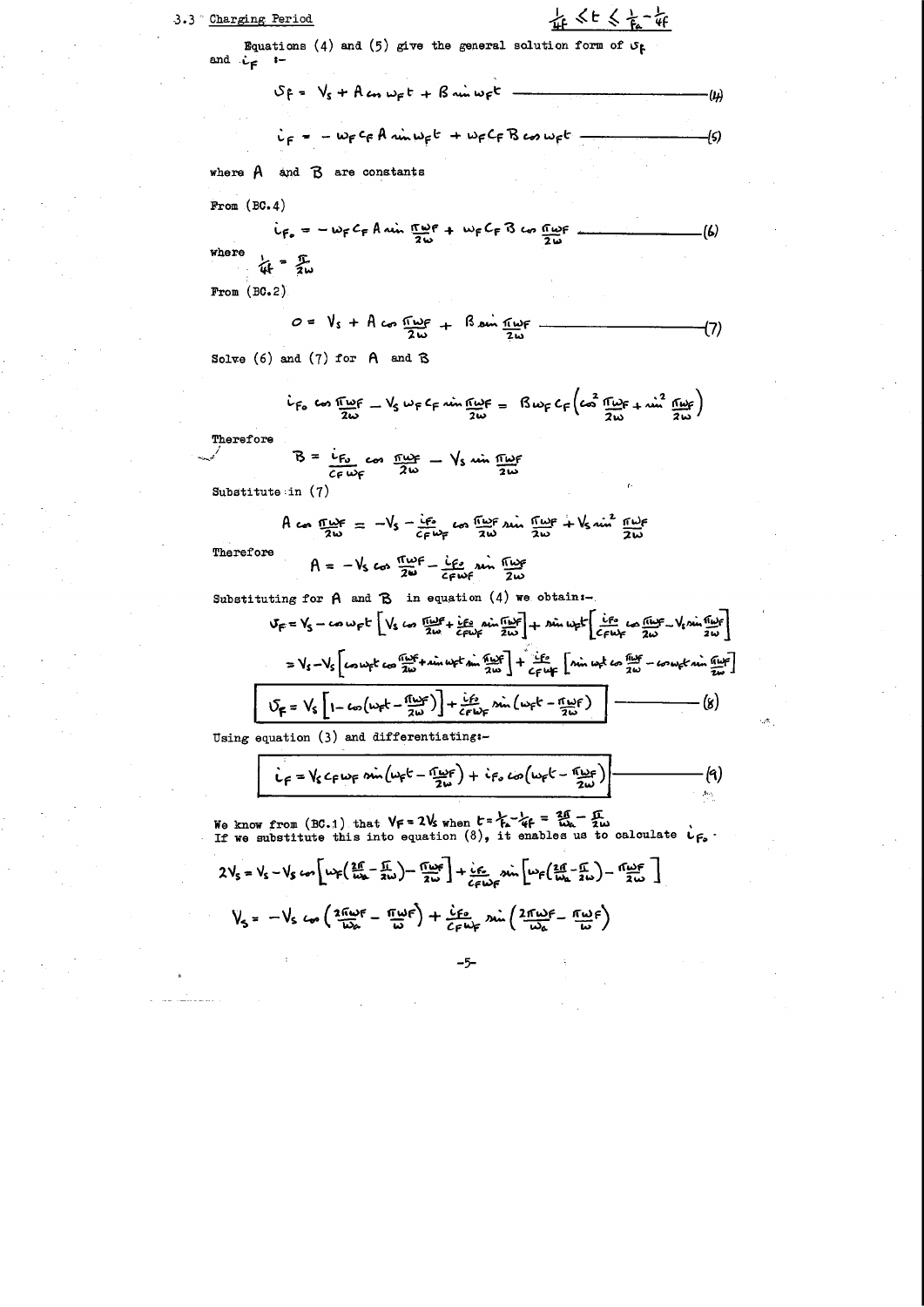Therefore

$$
\dot{c}_{F_o} = \frac{V_s c_{F} w_{F} (1 + c_{P} \alpha)}{w_{F} w_{F}}
$$

where

$$
\alpha' = \frac{2\pi\omega f}{\omega a} - \frac{\pi\omega f}{\omega}
$$
  

$$
\frac{1 + \omega c \omega'}{\omega d} = \frac{2\omega c^2 \omega'}{2\omega c \omega' \sin \omega'}
$$

$$
= c \omega c \frac{\omega'}{2}
$$

Giving

$$
\dot{L}_{F_0} = V_S C_F \omega_F c \partial F \frac{\Gamma}{2} \left( \frac{2\omega_F}{\omega_a} - \frac{\omega_F}{\omega} \right)
$$
 (10)

We can now write  $\dot{\iota}_{\mathsf{F}}$  in alternative form by substituting equation (10) in (9):-

$$
L_{F} = V_{S}C_{F} \dot{w}_{F} \left[ \Delta \dot{w} \left( \frac{\mu_{F}L - \pi \omega_{F}}{2\omega} \right) + c_{S} \frac{\sqrt{2}}{2} \left( \frac{2\omega_{F}F}{\omega_{A}} - \frac{\omega_{F}}{\omega_{S}} \right) \omega_{B} \left( \frac{\mu_{F}L - \pi \omega_{F}}{2\omega} \right) \right]
$$
\n
$$
= V_{S}C_{F} \dot{w}_{F} \cos \left( \frac{\omega_{F}L - \frac{\omega_{F}}{2} - \frac{\omega_{F}}{\omega_{A}}F + \frac{\omega_{F}}{2}}{2} \right)
$$
\n
$$
= V_{S}C_{F} \dot{w}_{F} \cos \left( \frac{\omega_{F}L - \frac{\omega_{F}}{2}}{2} - \frac{\omega_{F}}{\omega_{A}}F + \frac{\omega_{F}}{2}\right)
$$

Therefore

$$
i_{F} = V_{s} c_{F} w_{F} \cdot \frac{c_{\varphi} (w_{F}t - \frac{\pi w_{F}}{w_{A}})}{\sin \frac{\pi}{2} (2 \frac{w_{F}}{w_{A}} - \frac{w_{F}}{w})}
$$
 (1)

 $-\frac{1}{4}f \leq t \leq \frac{1}{4}f$ 

3.4 Pulsing circuit

We will now consider the circuit characteristics during the discharge of  $C_{\Gamma}$ . The ignitron switch conducts at  $t = -\frac{1}{4}f$  and ceases to conduct when the current pulse  $\frac{1}{4} \rho$  reaches zero.



The fundamental differential equations of the circuit are:-



 $\label{eq:2.1} \frac{1}{\sqrt{2\pi}}\sum_{i=1}^n\frac{1}{\sqrt{2\pi}}\left(\frac{1}{\sqrt{2\pi}}\right)^2\left(\frac{1}{\sqrt{2\pi}}\right)^2\left(\frac{1}{\sqrt{2\pi}}\right)^2.$ ال<br>المناسبة المناسبة التي تتم المساحة المناسبة<br>المناسبة  $\frac{1}{2} \left( \frac{1}{2} \right)$ 

 $-6-$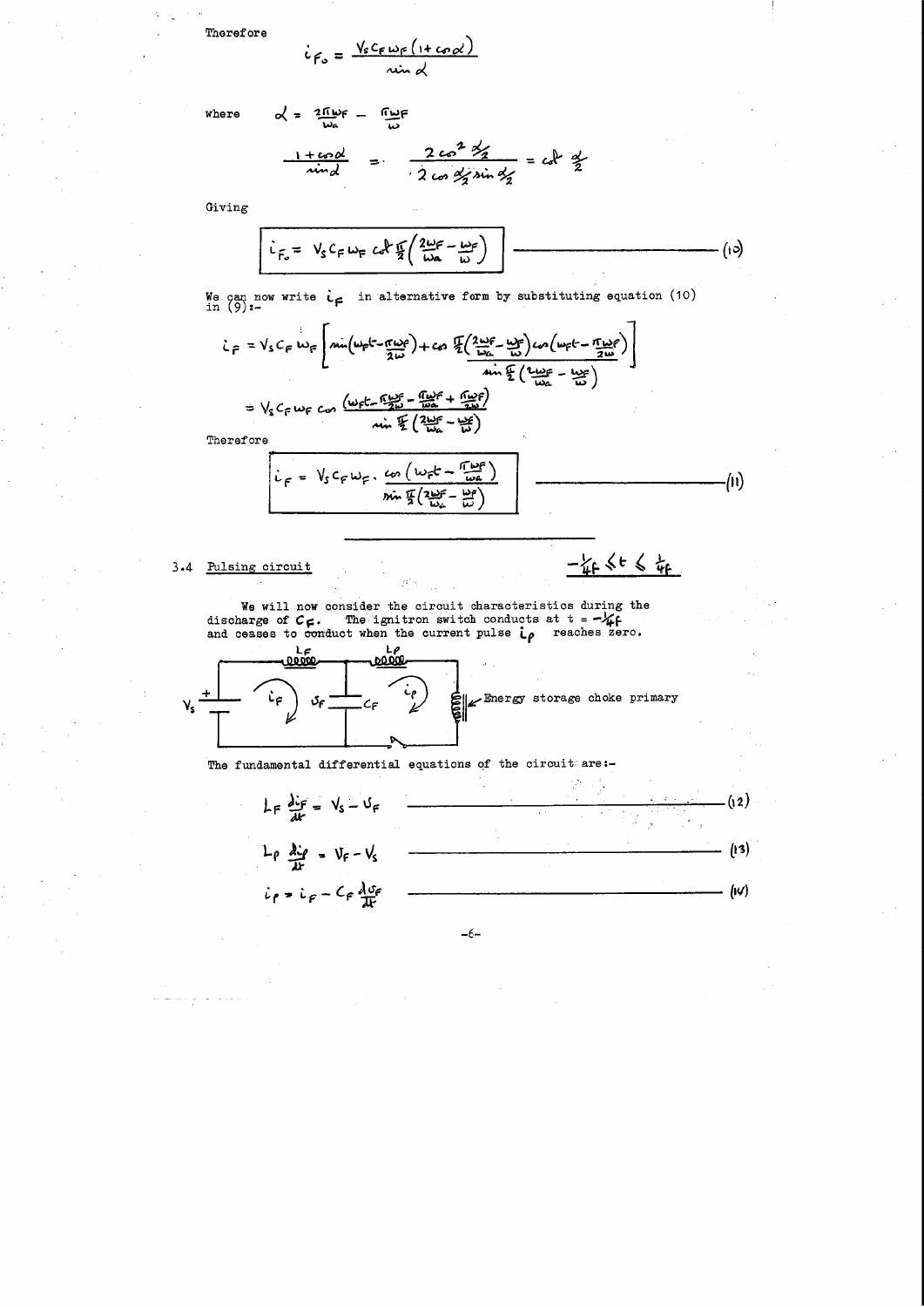We eliminate  $L_{\rho}$  and  $L_{\rho}$  and obtain a differential equation in  $U_{\rho}$ : Substitute from equation (14) into (13):

$$
L \rho \left[ \frac{\partial \dot{L}_F}{\partial t} - C_F \frac{\partial^2 \dot{L}_F}{\partial t^2} \right] = V_F - V_S
$$

Substitute for  $\frac{\partial \dot{\mathbf{c}}}{\partial \mathbf{r}}$  from equation (12):

$$
L \rho \left[ \frac{y_{s-}y_{f}}{L_{F}} - C_{F} \frac{d^{2} s_{F}}{dt^{2}} \right] = V_{F} - V_{s}
$$

Therefore

and

 $\ddot{\phantom{a}}$ 

$$
\frac{d^2\delta_F}{dt^2} + w \frac{2}{\rho} \left( 1 + \frac{L\rho}{L\rho} \right) \delta_F = w \frac{2}{\rho} \left( 1 + \frac{L\rho}{L\rho} \right) \gamma_S
$$

 $\frac{1}{2}$  +  $(1 + \frac{1}{4}C)^{0}$  =  $(1 + \frac{1}{4}C)$ 

since  $\omega_{\rho}^2 = \frac{1}{\ln \rho}$ 

Putting

$$
\omega^{2} = \omega_{\rho}^{2} \left( 1 + \frac{L\rho}{L_{\rho}} \right)
$$
\n
$$
\frac{\partial^{2} S_{f}}{\partial t^{2}} + \omega^{2} V_{f} = \omega^{2} V_{s}
$$
\n(15)

$$
SSO \t\t VF = VS + A cos \omega t + B sin \omega t
$$

where  $A$ 

Integrating equation  $(13)$ :

$$
L_{\rho}i_{\rho} = C_1 + \frac{A}{\omega} \sin \omega t - \frac{B}{\omega} \cos \omega t
$$
 (17)

Integrating equation (14):

$$
L_{F}i_{F} = C_{2} - \frac{A}{k_{D}} \sin \omega t + \frac{B}{k_{D}} \cos \omega t
$$
 (18)

 $\mathcal{L}^{\text{max}}_{\text{max}}$ 

where  $c_1$  and  $c_2$  are arbitrary constants

Since, in solving equations (12) - (14), equation (14) was differentiated, it is possible that  $c_i$  and  $c_2$  are related. So we will now substitute equations (17) and (18) back into equation (14) and check.

$$
i_{\rho}-i_{F}=\frac{c_{1}}{L\rho}-\frac{c_{2}}{L\rho}+\frac{A}{w}\sin wt(\frac{1}{L\rho}+\frac{1}{L_{F}})-\frac{B}{w}\cos wt(\frac{1}{L\rho}+\frac{1}{L\rho})-\dots-(19)
$$

We require this to be equal to -

$$
-C_F \frac{\lambda S_F}{\lambda k} = C_F \omega A \sin \omega k - C_F \omega B \omega k
$$

Compare coefficients in  $(19)$  and  $(20)$ 

Coefficient of 
$$
sin \omega t
$$
 in (19) =  $\frac{\beta}{\omega L \rho} \left( 1 + \frac{L \rho}{L \rho} \right)$ 

-7-

 $\sim 10$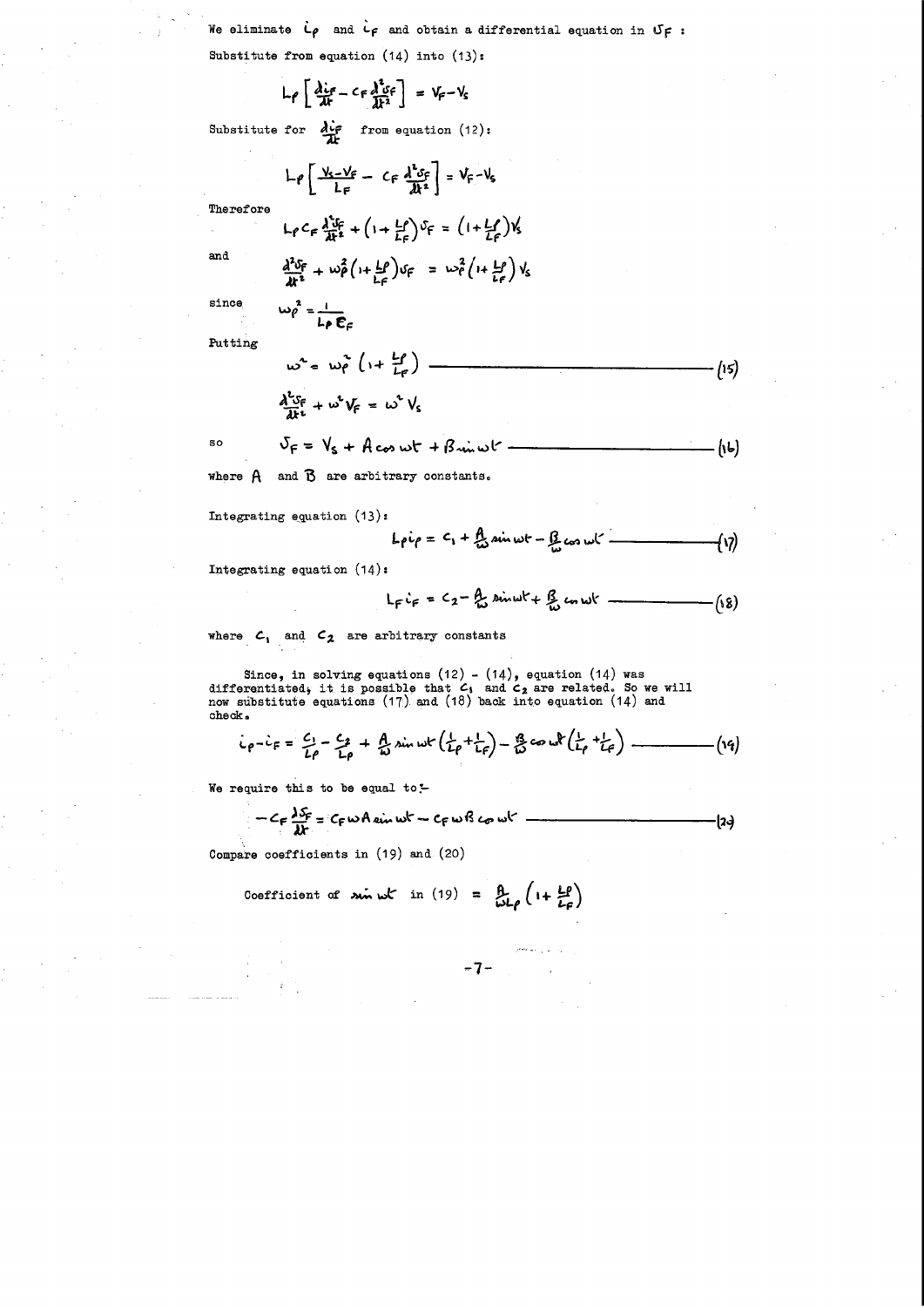Coefficient of **sin** 
$$
\omega t
$$
 in (20) =  $\frac{A}{\omega L \rho} \left( \frac{\omega^2}{\omega \rho} \right) = \frac{A}{\omega L \rho} \left( 1 + \frac{L \rho}{L \rho} \right)$  using (15)

Similarly coefficients of  $\omega$  w<sup>t</sup> are equal.

For the constant terms to be equal, we must have:-

$$
\frac{c_1}{L\rho} = \frac{c_2}{L\rho} \qquad \text{in (19)} \qquad (21)
$$

Hence the most general possible solutions are:-

$$
i\rho = \frac{c_1}{L\rho} + \frac{1}{L\rho w} \left( A \sin wt - B \cos wt \right) \qquad (22)
$$

$$
\hat{L}_F = \frac{C_1}{L_P} - \frac{1}{L_F \omega} \left( A \sin \omega t - B \cos \omega t \right) \qquad (23)
$$

$$
\delta_F = V_s + A \omega \omega t + B \omega \omega t
$$
  $(24)$ 

where  $c_1$ , A and  $\beta$  are to be determined from the boundary conditions.

From (B0.1) 
$$
V_F = 2V_s
$$
 at  $t = -\frac{1}{4}t$   
\n $= -\frac{\sigma}{4}\omega$   
\nSo  $B = -V_s$  (25)

Using  $(BC.4)$ 

$$
i_{F_o} = \frac{c_1}{L_f} - \frac{A}{L_f \omega}
$$
 (26)

and  $\dot{\mathfrak{c}}_{\rho}$  = o at the beginning of the pulse  $(BC.3)$ , so:-

$$
O = \frac{C_1}{L \rho} - \frac{A}{L \rho \omega} \qquad (27)
$$

therefore, solving (26) and (27) for  $A$  and  $C_1$  -

$$
F_{\sigma} = \frac{\beta_{\sigma}}{\omega} \left( \frac{1}{L\rho} - \frac{1}{L\rho} \right)
$$

Henc

$$
e^{2e} = A = i_{F_0} \omega \left[ \left( \frac{1}{L_{\rho}} \right) \left( 1 - \frac{L_{\rho}}{L_{\rho}} \right) \right]
$$

 $i$ .e.

$$
A = \frac{i_{F_o \cup F}}{(1 - \frac{L}{L} - I_o)} \qquad (28)
$$

From equation (27) and substituting for  $A$  given in (28)

$$
C_1 = \frac{\beta}{\omega} = \frac{\frac{c_{fs} L \rho}{(1 - \frac{Lf}{L \rho})}}
$$
 (29)

 $-8-$ 

 $\label{eq:2.1} \frac{1}{\sqrt{2}}\left(\frac{1}{\sqrt{2}}\right)^{2} \left(\frac{1}{\sqrt{2}}\right)^{2} \left(\frac{1}{\sqrt{2}}\right)^{2} \left(\frac{1}{\sqrt{2}}\right)^{2} \left(\frac{1}{\sqrt{2}}\right)^{2} \left(\frac{1}{\sqrt{2}}\right)^{2} \left(\frac{1}{\sqrt{2}}\right)^{2} \left(\frac{1}{\sqrt{2}}\right)^{2} \left(\frac{1}{\sqrt{2}}\right)^{2} \left(\frac{1}{\sqrt{2}}\right)^{2} \left(\frac{1}{\sqrt{2}}\right)^{2} \left(\$  $\label{eq:2.1} \frac{1}{\sqrt{2\pi}}\sum_{i=1}^n\frac{1}{\sqrt{2\pi}}\sum_{i=1}^n\frac{1}{\sqrt{2\pi}}\sum_{i=1}^n\frac{1}{\sqrt{2\pi}}\sum_{i=1}^n\frac{1}{\sqrt{2\pi}}\sum_{i=1}^n\frac{1}{\sqrt{2\pi}}\sum_{i=1}^n\frac{1}{\sqrt{2\pi}}\sum_{i=1}^n\frac{1}{\sqrt{2\pi}}\sum_{i=1}^n\frac{1}{\sqrt{2\pi}}\sum_{i=1}^n\frac{1}{\sqrt{2\pi}}\sum_{i=1}^n\$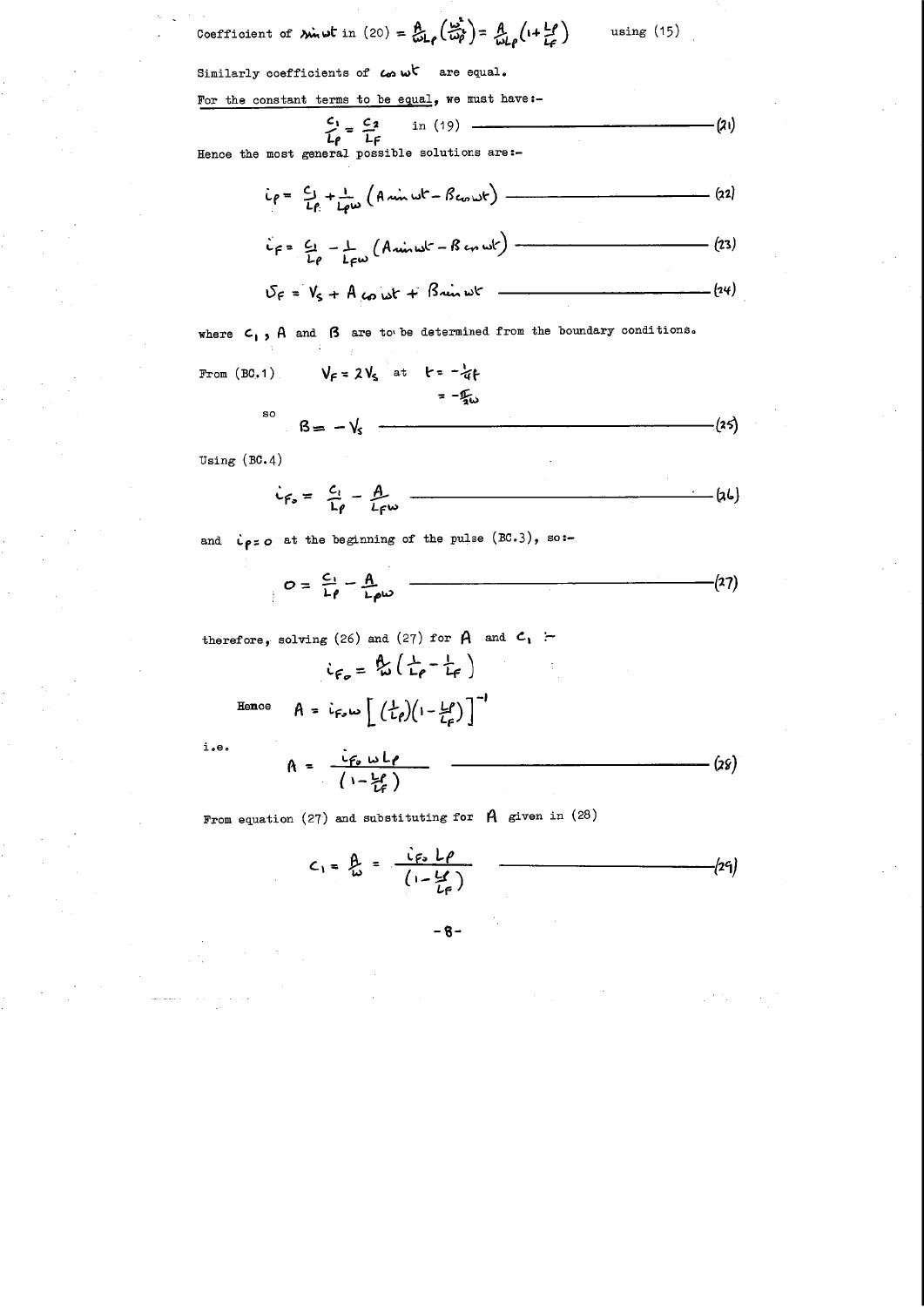Thus, the solutions for  $\mu$ ,  $\mu$  and  $\nu$ <sub>F</sub> over the time  $-\frac{F}{2\omega}$   $\langle r \rangle \frac{F}{2\omega}$ **are:-**

$$
i_{\rho} = \frac{i_{\rho}}{1 - \frac{L\rho}{L\rho}} \left(1 + \min\{1 + \frac{V_{s}}{L\rho\omega} \cos \omega t\}\right)
$$
\n
$$
i_{\rho} = \frac{i_{\rho}}{1 - \frac{L\rho}{L\rho}} \left(1 - \frac{L\rho}{L\rho} \sin \omega t\right) - \frac{V_{s}}{L\rho\omega} \cos \omega t\right)
$$
\n
$$
i_{\rho} = \frac{i_{\rho}}{1 - \frac{L\rho}{L\rho}} \left(1 - \frac{L\rho}{L\rho} \sin \omega t\right) - \frac{V_{s}}{L\rho\omega} \cos \omega t\right]
$$
\n
$$
\delta_{\rho} = V_{s} \left(1 - \min\{1 + \frac{L\rho\omega}{L\rho}\} \cos \omega t\right)
$$
\n(32)

The following comments need to be made regarding the analysis **so far:-**

#### 3.4.1 Comments

(a) From equation (9):

and we should expect it to be zero (end of pulse). We note however that the dominant terms of equation (30) is the last one, and although this is zero at  $t^2$  +  $\frac{1}{4}$ , it is negative for **1:** 100 minutes 15 2010 at  $\bullet \cdot \cdot \cdot \cdot \cdot \cdot$  . The index is in the same of the same in the same of  $\cdot \cdot \cdot$ 

$$
i_{F} = \int_{s}^{s} c_{F} \omega_{F} \sin \alpha + i_{F} \cos \alpha
$$
  
\n
$$
t = \frac{1}{5a} - \frac{1}{4}f
$$
  
\nwhere  $\alpha' = \frac{2\pi \omega_{F}}{\omega_{a}} - \frac{\pi \omega_{F}}{\omega}$ 

 $-9 \label{eq:2.1} \mathcal{L}(\mathcal{L}^{\mathcal{L}}_{\mathcal{L}}(\mathcal{L}^{\mathcal{L}}_{\mathcal{L}})) = \mathcal{L}(\mathcal{L}^{\mathcal{L}}_{\mathcal{L}}(\mathcal{L}^{\mathcal{L}}_{\mathcal{L}})) = \mathcal{L}(\mathcal{L}^{\mathcal{L}}_{\mathcal{L}}(\mathcal{L}^{\mathcal{L}}_{\mathcal{L}})) = \mathcal{L}(\mathcal{L}^{\mathcal{L}}_{\mathcal{L}}(\mathcal{L}^{\mathcal{L}}_{\mathcal{L}}))$ 

Substitute for  $\dot{L}_{F_o}$  from equation (10)

$$
\vec{v}_F = V_S C_F w_F (\sin d + c \vec{d}^2 \cos d)
$$
  
\n
$$
r = \frac{1}{fa} - \frac{1}{4fa} = V_S C_F w_F c \vec{d} + \frac{d}{2} = \vec{c}_F
$$

Thus from section 3.3 we expect  $\iota$ **F** =  $\iota$ **F**<sub>0</sub> at both ends of the charging period, and so also at both ends of the pulse period. However, the solutions of section 3.4 indicate that:-

$$
\dot{L}_F = \dot{L}_{fs} \left( \frac{1 + \frac{L\rho}{Lg}}{1 - \frac{L\rho}{Lg}} \right)
$$

(b) At 
$$
t = \sqrt{4}
$$

 $\setminus$ 

at. the beginning of the since  $\frac{1}{2}$  << I pulse (i.e. end of charging sequence). , the discrepancy is small. But

$$
\dot{\mathcal{L}}_{\rho} = \frac{2\dot{\mathcal{L}}_{\rho}}{1 - \frac{L\rho}{L_{\rho}}}
$$
 from equation (30)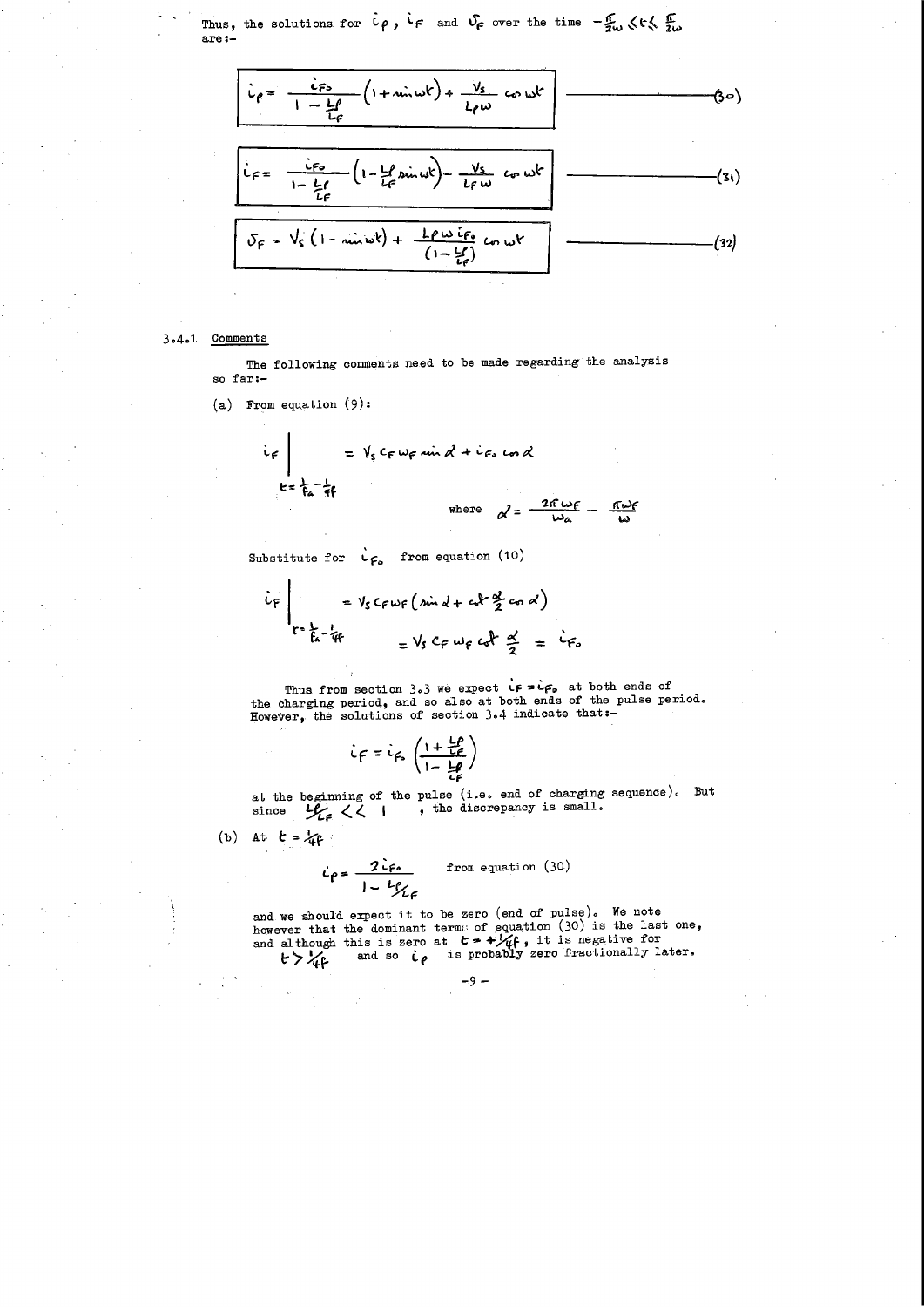(c) Note that since the current  $c \neq i s$  not zero during the pulse period then this component of  $c \neq i s$  contributes to the supply of AC loss power  $(f_{AC})$  to the resonant magnet network. Consequently, the magnet network energy loss, 2.  $T_{\omega_{\alpha}}$ . Pac in joules/cycle, is equal to the sum of the sapacitor<br>stored energy,  $\frac{1}{2} C_F V_F^2$  plus

$$
\frac{1}{2\pi}\int_{S}\left[\left[\int_{-\frac{1}{4}}^{\frac{1}{4}}\frac{1}{4}dx+\int_{\frac{1}{4}}^{\frac{1}{4}}\frac{1}{4}dx\right]\frac{u_{\alpha}}{2\pi}\right]^{\frac{1}{2}}
$$

#### $3.5$  Peak, average and RMS values of  $40$  and ع ا

ં ક

We will now derive the peak, average and RMS values of the quantities  $i \rho$  and  $i \rho$ , and, in order to simplify these derivations we will use the approximation

$$
\omega_{\rho} \rightharpoonup \omega
$$

This is justified since  $L_f$  is much greater than  $L_f$  for the range of circuit parameters that will be used and hence equation (15).

$$
w^{2} = w_{1}^{2} \left(1 + \frac{L_{1}}{L_{1}}\right)
$$
 tends to  $w^{2} = w_{1}$   
i.e.  $\left(1 + \frac{L_{1}}{L_{1}}\right) = 1$ 

Peak value of current  $c\rho$  $3.5.1$ 

ľ

Using the above approximation then equation (30) gives:-

$$
i\rho = i\rho_o (1 + min\omega_0 k) + \frac{V_s}{L\rho\omega_0} \omega_0 k =
$$
  $(3\omega_0)$ 

We note that from equation  $(10)$ 

$$
c_{F_0} = V_s c_F w_F w^2
$$

 $\sim$ 

where 
$$
\beta = \frac{\pi}{2} \left( \frac{2\omega f}{\omega_a} - \frac{\omega g}{\omega \rho} \right)
$$
 (33)

ence 
$$
i_{F_{0}} = \frac{v_{s}}{L_{F}w_{F}} \omega f \beta
$$
 (34)

Therefore, using  $\omega_f^2 = \frac{1}{L_f C_f}$ 

$$
\hat{L}_{\rho} = \frac{V_s}{L_{\rho} \omega_{\rho}} \cot \beta (1 + \sin \omega_{\rho} k) + \frac{V_s}{L_{\rho}} \frac{\omega_{\rho}}{\omega_{\rho}} \cos \omega_{\rho} k
$$

and using  $L_P \omega_P^2 = L_F \omega_F$ 

$$
i_{P} = \frac{V_{g}}{L_{F} \omega_{F}} \left[ c_{\alpha} \log \left( 1 + \dim \omega_{F} k \right) + \frac{\omega_{P}}{\omega_{F}} c_{\alpha}, \omega_{P} k \right] \tag{35}
$$

 $\label{eq:2} \frac{1}{2} \sum_{i=1}^n \frac{1}{2} \sum_{j=1}^n \frac{1}{2} \sum_{j=1}^n \frac{1}{2} \sum_{j=1}^n \frac{1}{2} \sum_{j=1}^n \frac{1}{2} \sum_{j=1}^n \frac{1}{2} \sum_{j=1}^n \frac{1}{2} \sum_{j=1}^n \frac{1}{2} \sum_{j=1}^n \frac{1}{2} \sum_{j=1}^n \frac{1}{2} \sum_{j=1}^n \frac{1}{2} \sum_{j=1}^n \frac{1}{2} \sum_{j=1}^n \frac{1}{$  $\Delta \sim 10$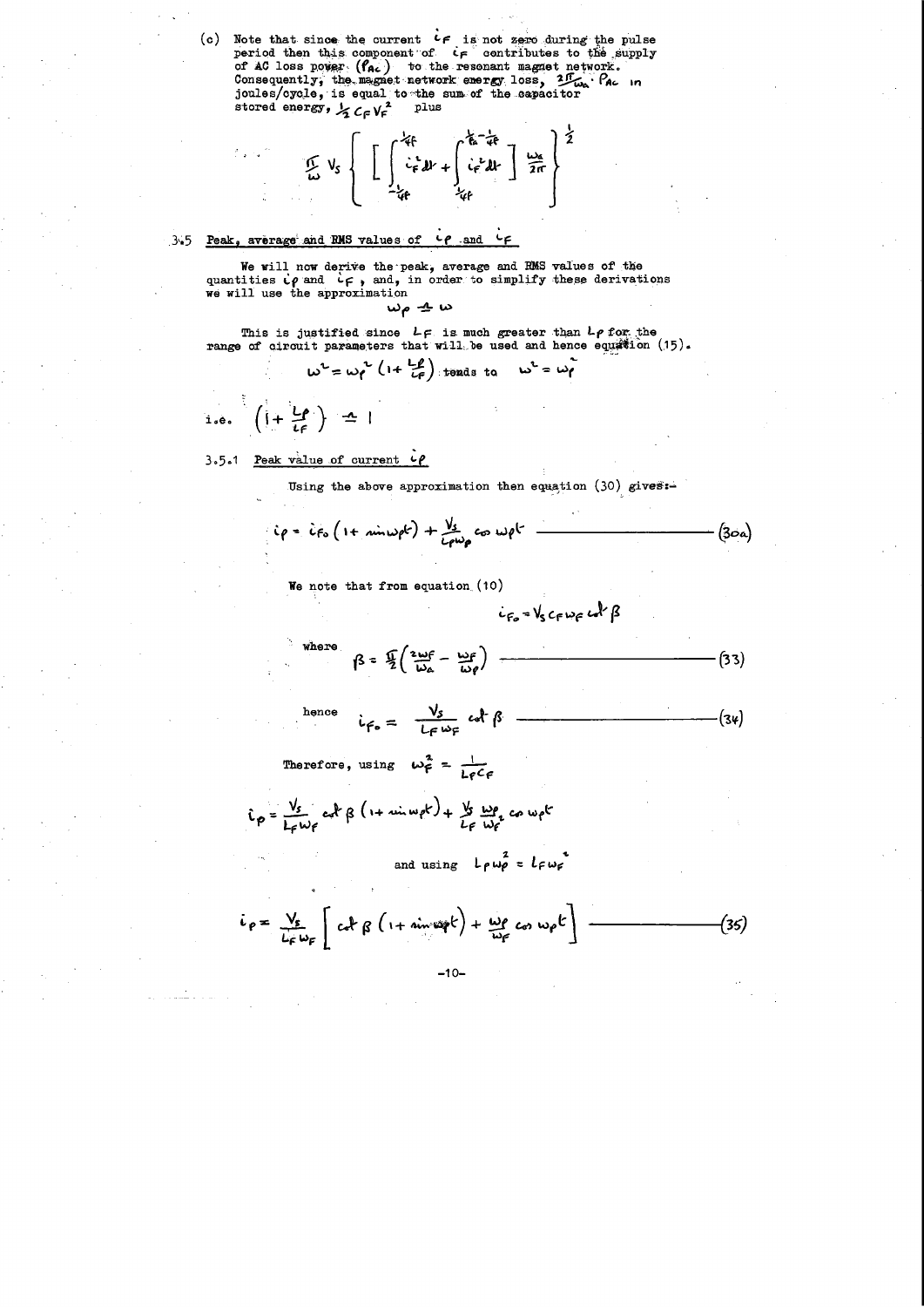The peak value of 
$$
l \rho
$$
 is reached when  $\frac{d\dot{l}\rho}{dt} = 0$ , i.e. when:  
\n $cd\beta$ ,  $\omega\rho$   $cos \omega\rho t - \frac{\omega\rho}{\omega\rho} sin \omega\rho t = 0$ 

 $\phi = \frac{\omega_F}{\omega_P} c \, d \beta$  $where$ 

Substitute back into equation  $(35)$ :-

$$
\frac{V_{s}}{L_{\rho}} = \frac{V_{s}}{L_{F}\omega_{F}} \left[ c_{r}R_{\beta} \left( 1 + \sin \theta_{r} \right) + \frac{L_{\rho}}{\omega_{F}} c_{00} \tan^{2} \phi \right]
$$
\nTherefore  
\n
$$
\frac{V_{\rho}}{L_{\rho}} = \frac{V_{s}}{L_{F}\omega_{F}} \left[ c_{r}R_{\beta} \left( 1 + \frac{\phi}{\sqrt{1 + \phi^{2}}} \right) + \frac{L_{\rho}}{\omega_{F}} \frac{1}{\sqrt{1 + \phi^{2}}} \right]
$$
\n
$$
\frac{V_{\rho}}{L_{\rho}} = \frac{V_{s}}{L_{\rho}} c_{0}R_{\beta} \left( 1 + \frac{\phi}{\sqrt{1 + \phi^{2}}} \right) + \frac{L_{\rho}}{\omega_{F}} c_{r}R_{\beta} \frac{1}{\sqrt{1 + \phi^{2}}} \right]
$$
\n
$$
= \frac{V_{s}}{L_{F}} \left[ c_{r}R_{\beta} \left( 1 + \frac{L_{\rho}}{\omega_{F}} \frac{c_{r}R_{\beta}}{c_{r}R_{\beta}} \right) \frac{1}{2} + \frac{L_{\rho}}{\omega_{F}} \frac{1}{\left( 1 + \frac{L_{\rho}}{\omega_{F}} c_{r}R_{\beta} \right) \frac{1}{2}} \right]
$$
\n
$$
= \frac{V_{s}}{L_{F}} \left[ c_{r}R_{\beta} + \frac{c_{r}R_{\beta}}{c_{r}R_{\beta}} + \frac{L_{\rho}}{\omega_{F}} \frac{1}{2} \right]
$$

$$
= \frac{V_{s}}{L_{f} \omega_{f}} \left[ c_{e} k_{\beta} + \frac{c_{e} k_{\beta}}{(\frac{\omega_{f} c_{e}}{L_{f} c} + c_{e} k_{\beta})} \frac{1}{c_{e}} + \frac{\omega_{f}}{\omega_{f}} \frac{1}{(\frac{\omega_{f} c_{e}}{L_{f} c} + c_{e} k_{\beta})} \right]
$$

Hence:-

$$
\frac{\lambda}{\lambda_{\rho}} = \frac{V_s}{L_{f}\omega_{f}} \left[ c d^{2} \beta + \frac{\omega_{f}^{2}}{\omega_{f}} + c d^{2} \beta \right]
$$
 (36)

3.5.2 Average value of current  $\mu$ 

We define the average to be:-<br>  $\iota_{\rho_{(av)}} = \int_{-\frac{\tau_{av}}{i\omega\rho}}^{\frac{\tau_{av}}{2i\omega\rho}}$ <br>  $\frac{1}{\tau_{av}}$ 

Now  $\frac{2\pi}{\omega}$  is the cycle time of the accelerator, but the integral is taken over the pulse time  $\mathcal{F}_{\omega\rho}$  since  $\zeta\rho$  is zero during the charging of period of  $c_{\Gamma}$ .

So, using equation (35) in section 3.5.1, we can write  $\dot{c}\rho$  as:-

$$
i_{\rho} = \frac{V_{s}}{L_{F} \omega_{F}} c d^{2} \beta (1 + \sin \omega_{\rho} t) + \frac{V_{s}}{L_{F} \omega_{F}} \cdot \frac{\omega_{\rho}}{\omega_{F}} c_{\rho} \omega_{\rho} t
$$
 (35)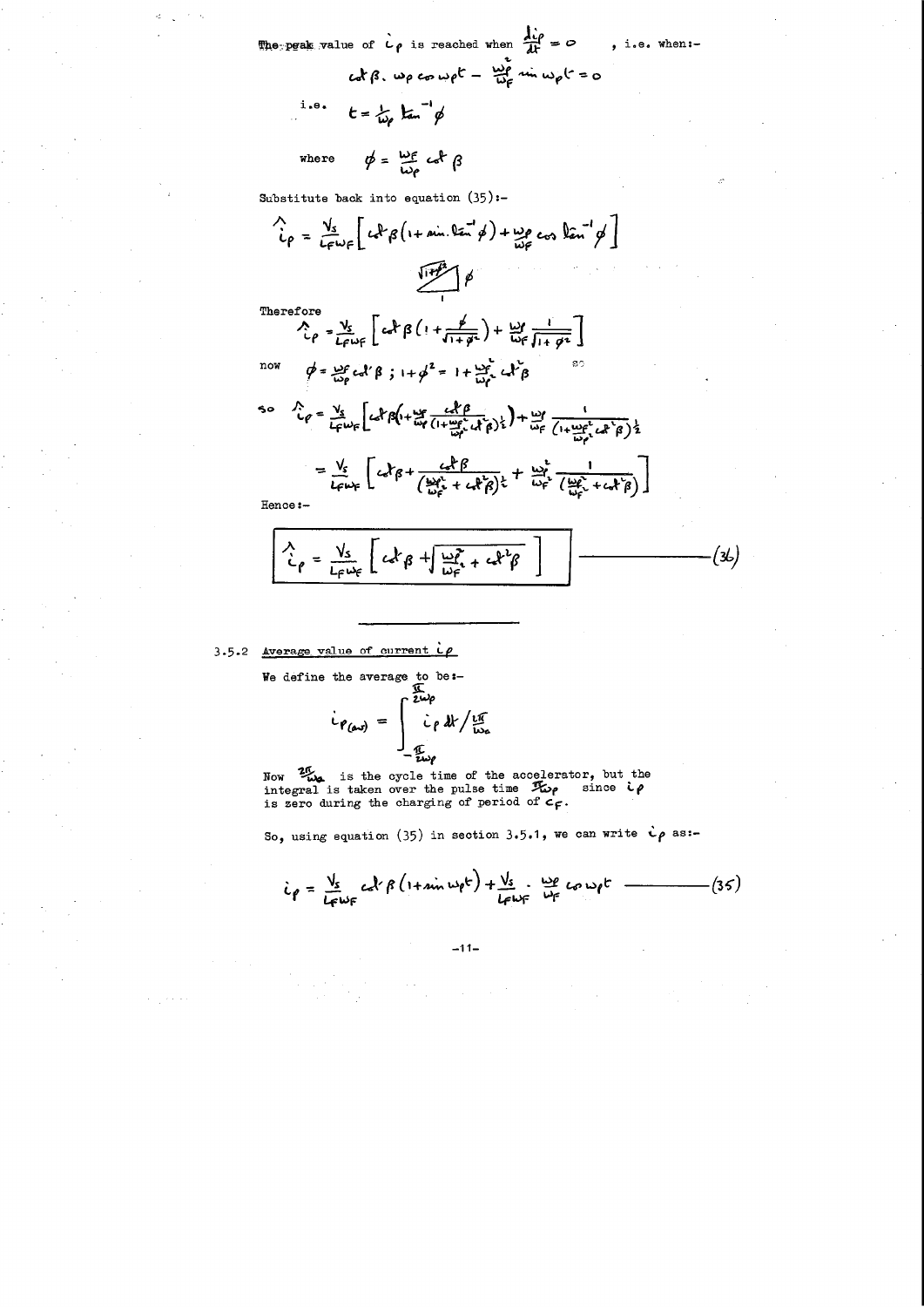$$
= \int i \rho \, dt \cdot \frac{dx}{2\pi}
$$
  
\n
$$
= \int [c \frac{d}{2} \beta (1 + \sin \frac{1}{2} \phi)^2 + \frac{12}{100} \omega \omega \phi^2] + \frac{11}{100} \omega \omega \phi^2 \frac{11}{100} \omega \phi^2
$$
  
\n
$$
= \frac{126}{2\pi} \cdot \frac{V_s}{L_f w_f} \left[ c \frac{1}{2} \beta (1 - \frac{1}{100} \omega \omega \phi^2) + \frac{1}{100} \omega \omega \phi^2 \right]_{-\frac{5}{100}}^{\frac{1}{200}}
$$
  
\n
$$
= \frac{126}{2\pi} \cdot \frac{V_s}{L_f w_f} \left[ c \frac{1}{2} \beta \cdot \frac{1}{100} + \frac{2}{100} \beta \right]
$$

Therefore

$$
\hat{L}_{\rho(\mu s)} = \frac{V_s}{L_{\rho} \omega_{\rho}} \left[ \frac{1}{2} \frac{\omega_{\rho}}{\omega_{\rho}} c \dot{\sigma} \beta + \frac{1}{n} \frac{\omega_{\rho}}{\omega_{\rho}} \right]
$$
 (37)

3.5.3 HMS value of current ce

We define the RMS value to be

$$
\dot{c}_{\beta}(\omega_{\text{us}}) = \left[\frac{\omega_{\alpha}}{2\pi}\int\limits_{0}^{1} \dot{c}_{\beta}^{2} d\mathbf{k}\right]^{2}
$$

Using equation (35)

$$
\hat{c}_{\beta}^{2} = \left(\frac{V_{s}}{L_{f}w_{\beta}}\right)^{2} \left\{\left[c_{x}\hat{c}_{\beta}\left(1+2\pi\hat{w}_{x}w_{\beta}k+\pi\hat{w}_{x}w_{\beta}k\right)\right]+\frac{W_{x}^{2}}{W_{f}^{2}}c_{x}^{2}w_{\beta}k+2c_{x}^{2}r_{\beta}\left(1+\pi\hat{w}_{x}w_{\beta}k\right)\right\} - \sum_{k=1}^{N_{f}^{2}}c_{x}^{2}w_{\beta}k
$$

using 
$$
\cos 2\phi = \begin{cases} 2 \cos^2 \phi - 1 \\ 1 - 2 \sin^2 \phi \end{cases}
$$
;  $\sin 2\phi = 2 \sin \phi \cos \phi$ 

$$
\vec{i}_{P} = \left(\frac{V_{s}}{L_{F}w_{F}}\right)^{2} \left\{ c_{x}^{2} \vec{\beta} \left[ 1 + 2 \sin w_{P}k + \frac{1}{2} \left( 1 - \tan 2w_{P}k \right) \right] + 2 c_{x}^{2} \vec{\beta} \left( \tan w_{F}k + \frac{1}{2} \sin 2w_{F}k \right) \frac{w_{F}^{2}}{w_{F}^{2}} + \frac{w_{F}^{2}}{2w_{F}^{2}} \left( 1 + \tan 2w_{F}k \right) \right\}
$$

 $i_{\rho} = \left(\frac{V_{s}}{l_{f}c_{r}}\right)^{5} \left\{\frac{3}{2} c_{r}^{5} \rho + \frac{1}{2} \frac{\omega_{\rho}^{5}}{\omega_{\rho}^{2}} + 2 c_{r}^{3} \beta \sin \omega_{\rho} k + 2 \frac{\omega_{\rho}^{2}}{\omega_{\rho}^{2}} c_{r}^{3} \rho \sin \omega_{\rho} k + \left(\frac{\omega_{\rho}^{3}}{\omega_{\rho}^{2}} - \frac{1}{2}\right) c_{0} 2 \omega_{\rho} k\right\}$ 

 $\label{eq:1} \mathcal{L}^{(1)}=\frac{1}{2}\sum_{i=1}^{n} \frac{1}{2}\sum_{i=1}^{n} \frac{1}{2}\sum_{i=1}^{n} \frac{1}{2}\sum_{i=1}^{n} \frac{1}{2}\sum_{i=1}^{n} \frac{1}{2}\sum_{i=1}^{n} \frac{1}{2}\sum_{i=1}^{n} \frac{1}{2}\sum_{i=1}^{n} \frac{1}{2}\sum_{i=1}^{n} \frac{1}{2}\sum_{i=1}^{n} \frac{1}{2}\sum_{i=1}^{n} \frac{1}{2}\sum_{i=1}^{n} \frac{1}{2}\sum_{i=$  $\label{eq:2.1} \frac{1}{\sqrt{2}}\left(\frac{1}{\sqrt{2}}\right)^{2} \left(\frac{1}{\sqrt{2}}\right)^{2} \left(\frac{1}{\sqrt{2}}\right)^{2} \left(\frac{1}{\sqrt{2}}\right)^{2} \left(\frac{1}{\sqrt{2}}\right)^{2} \left(\frac{1}{\sqrt{2}}\right)^{2} \left(\frac{1}{\sqrt{2}}\right)^{2} \left(\frac{1}{\sqrt{2}}\right)^{2} \left(\frac{1}{\sqrt{2}}\right)^{2} \left(\frac{1}{\sqrt{2}}\right)^{2} \left(\frac{1}{\sqrt{2}}\right)^{2} \left(\$  $\mathcal{L}_{\text{max}}$ 

 $\frac{1}{2} \sum_{i=1}^n \frac{1}{2} \sum_{j=1}^n \frac{1}{2} \sum_{j=1}^n \frac{1}{2} \sum_{j=1}^n \frac{1}{2} \sum_{j=1}^n \frac{1}{2} \sum_{j=1}^n \frac{1}{2} \sum_{j=1}^n \frac{1}{2} \sum_{j=1}^n \frac{1}{2} \sum_{j=1}^n \frac{1}{2} \sum_{j=1}^n \frac{1}{2} \sum_{j=1}^n \frac{1}{2} \sum_{j=1}^n \frac{1}{2} \sum_{j=1}^n \frac{1}{2} \sum_{j=$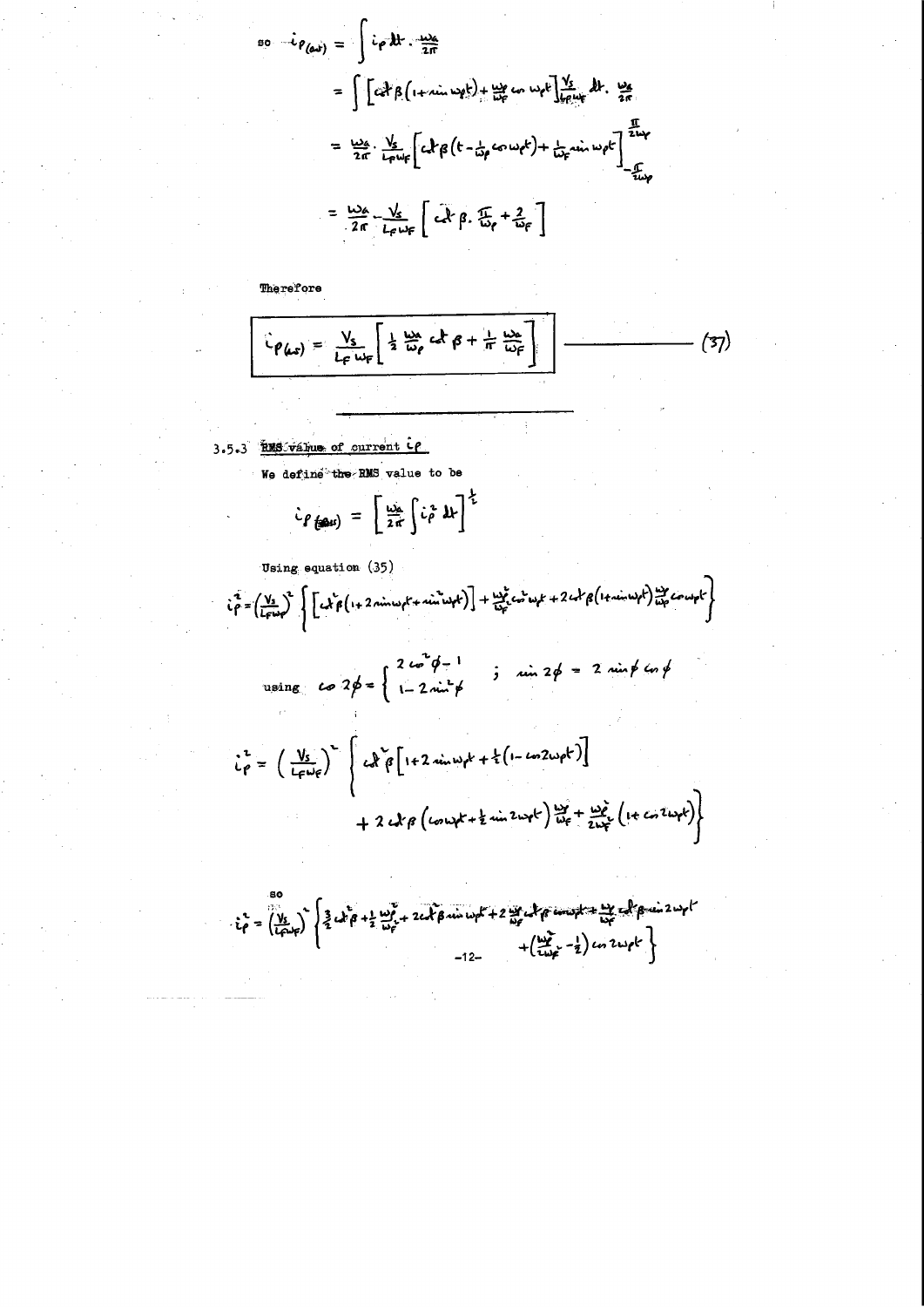$\hat{i}$   $\hat{\rho}$  it., and only the first, second and fourth  $\hat{j}$ We require

$$
i \rho_{(fMS)} = \left\{ \frac{u_{SS}}{2\pi} \left( \frac{V_3}{4\pi \epsilon} \right)^2 \left[ \frac{3}{2} \epsilon_0 \epsilon_0^2 + \frac{1}{2} \frac{u_{SS}^2}{4\pi \epsilon_0^2} + \frac{u_{SS}^2}{4\pi \epsilon_0^2} \frac{2 \epsilon_0^2}{4\pi \epsilon_0^2} \right] \frac{V_3}{4\pi \epsilon_0^2} \right\} = \frac{V_S}{4\pi \epsilon_0^2} \left[ \frac{u_{SS}}{2\pi} \left( \frac{3}{2} \epsilon_0 \epsilon_0^2 \beta_0 \frac{F_3}{4\pi \epsilon_0} + \frac{1}{2} \pi \frac{u_{SS}}{4\pi \epsilon_0^2} + \frac{u_{SS}^2}{4\pi \epsilon_0^2} \frac{4 \epsilon_0 \epsilon_0^2}{4\pi \epsilon_0^2} \right] \frac{V_3}{2}
$$

Hence  
\n
$$
\frac{\partial}{\partial \rho}(\rho w) = \frac{V_s}{L_F \omega_F} \left[ \frac{3}{4} \frac{w}{\omega_P} c \frac{1}{4} \rho + \frac{1}{4} \frac{w}{\omega_F} \frac{w}{L} + \frac{1}{4} \frac{w}{\omega_F} c \frac{1}{4} \rho \right]^{\frac{1}{2}}
$$
\n(38)

3.5.4 Peak value of current if

The expressions for  $if$  during the charging and pulse<br>periods are given in equations (11) and (31). Making the same approximations as used in sections  $3.5.1 - 3.5.3$ , i.e.  $w \le w\rho$ ,  $1 + \frac{L\rho}{L\rho} \le 1$ ; we may rewrite (11) and (31) as:-

$$
\dot{L}_{F} = \frac{V_{s}}{L_{F}\omega_{F}} \cdot \frac{c_{\infty}(\omega_{F}k - \frac{\pi \omega_{F}}{\omega_{F}})}{\sin \beta} \qquad (R_{A})
$$

and

$$
\dot{v}_F = \dot{v}_{F_o} - \frac{V}{L_F \omega_f} \omega \omega_f t
$$
\n
$$
for -\frac{1}{4}k \leq t \leq \frac{1}{4}f
$$
\n(31a)

substituting for  $C_{\mathsf{F}_{\bullet}}$  (equation 34) in equation (31a) gives

$$
iF = \frac{V_{s}}{L_{f}w_{f}} [L_{\alpha}P_{\beta} - \frac{w_{f}}{w_{\rho}} \cos w_{\rho}t] - \qquad (312)
$$

During charging

using equation (11a):-\n
$$
\frac{V_s}{C} = \frac{V_s}{C_F w_F} \cdot \frac{1}{\sin \beta} \left[ C_0 \left( w_F k - \frac{r_w}{w_A} \right) \right]_{MAX.}
$$
\n
$$
= \frac{V_s}{C_F w_F} \cdot \frac{1}{\sin \beta} \qquad (35)
$$
\nthe maximum occurring at  $k = \frac{T}{w_A}$ 

 $-13-$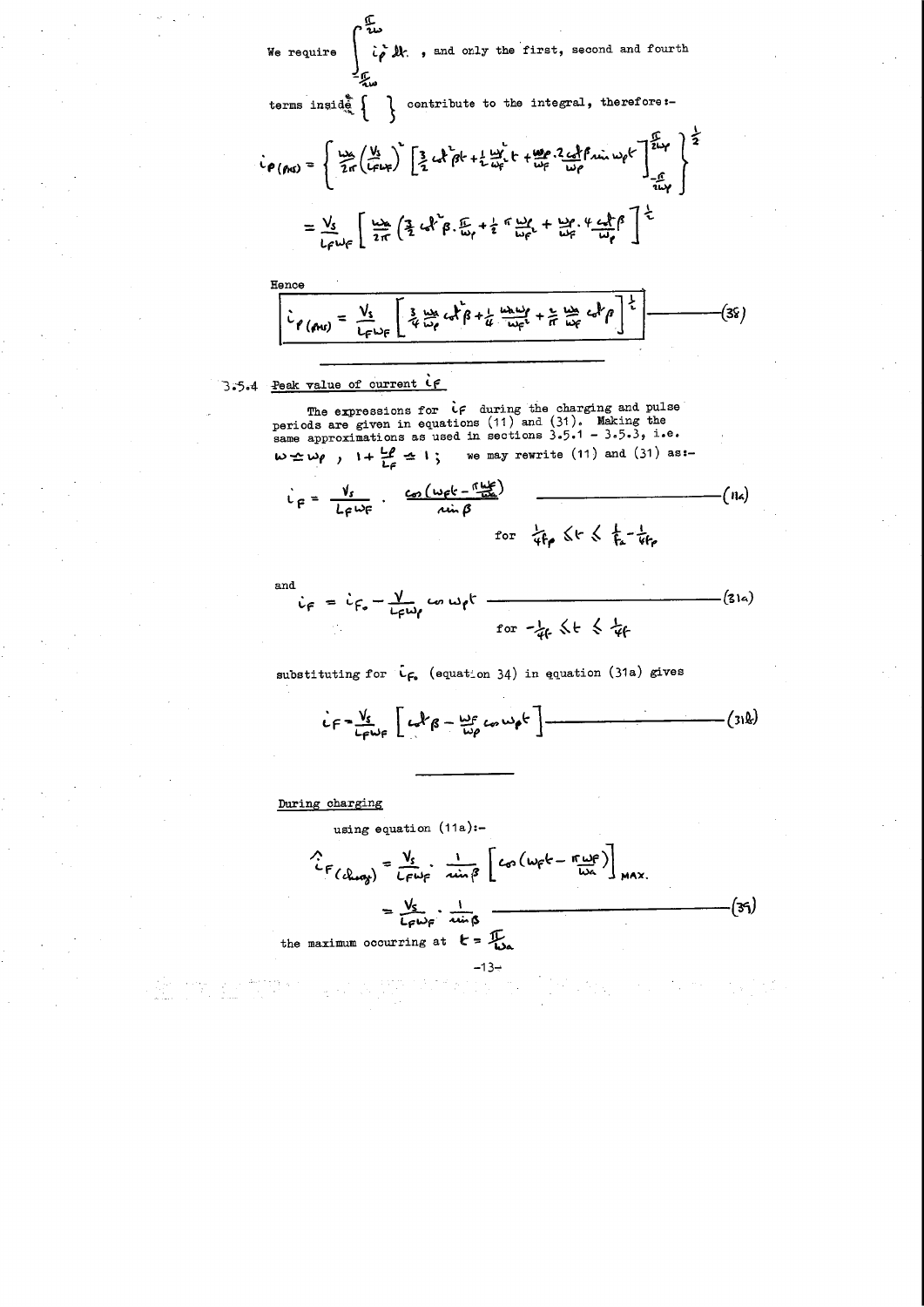During the pulse

using equation  $(31b)$ :-

$$
\begin{aligned}\n\Lambda_{\text{c}} \\
\mathbf{L}_{\text{c}} \\
\mathbf{L}_{\text{c}} \\
\mathbf{L}_{\text{c}}\mathbf{L}_{\text{c}}\mathbf{L}_{\text{c}}\n\end{aligned}
$$
\n
$$
= \frac{V_{s}}{L_{\text{c}}\omega_{\text{c}}} \left[ c_{\text{c}}\mathbf{k} \beta - \frac{\omega_{\text{c}}}{\omega_{\text{c}}}\cos \omega_{\text{c}}\mathbf{t} \right]_{\text{MAX}}
$$
\n
$$
= \frac{V_{s}}{L_{\text{c}}\omega_{\text{c}}} \left[ c_{\text{c}}\mathbf{k} \beta + \frac{\omega_{\text{c}}}{\omega_{\text{c}}} \right]_{\text{MAX}}
$$
\n(4-2)

the maximum occurring at  $w \rho^{\dagger} = -\pi$ . Now this is outside the range of the pulse, and we can therefore conclude that the peak during the pulse is less than this. Consequently since equation (40) is less than equation  $(39)$ , then  $(39)$  gives the peak value required,  $i.e. :-$ 



3.5.5 Average value of current CF

$$
\dot{c}_{F(\omega t)} = \frac{\omega_{\alpha}}{2\pi} \int \dot{c}_{F} dt
$$
\n
$$
= \frac{\omega_{\alpha}}{2\pi} \left\{ \int \frac{\dot{c}_{L} \omega_{\beta}}{\dot{c}_{F} (\omega_{\alpha})} dt + \int \frac{\frac{L_{f}}{\omega_{\alpha}} - \frac{L_{f}}{\omega_{\beta}}}{\frac{L_{f}}{\omega_{\beta}} (\omega_{\alpha\beta})} dt \right\}
$$

Using equation (31b)

$$
\int_{-\frac{\pi}{2}u\rho}^{\frac{\pi}{2}u\rho} i_{F}(\mu\mu) \, dx = \frac{v_{s}}{L_{F}w_{F}} \left[ c_{s}k_{\beta}t - \frac{\omega_{F}}{\omega_{\rho}} \sin \omega_{\rho}t \right]_{-\frac{\pi}{2}w_{F}}^{\frac{\pi}{2}w_{\rho}}
$$
\n
$$
= \frac{v_{s}}{L_{F}w_{F}} \left[ \frac{\pi}{\omega_{\rho}} c_{s}k_{\beta} - \frac{z_{\mu\nu_{F}}}{\omega_{\rho}^{2}} \right] \qquad (41)
$$

Using equation (11a)



 $-14-$ 

 $\label{eq:2.1} \frac{1}{\sqrt{2}}\int_{\mathbb{R}^3}\frac{1}{\sqrt{2}}\left(\frac{1}{\sqrt{2}}\right)^2\frac{1}{\sqrt{2}}\left(\frac{1}{\sqrt{2}}\right)^2\frac{1}{\sqrt{2}}\left(\frac{1}{\sqrt{2}}\right)^2\frac{1}{\sqrt{2}}\left(\frac{1}{\sqrt{2}}\right)^2\frac{1}{\sqrt{2}}\left(\frac{1}{\sqrt{2}}\right)^2\frac{1}{\sqrt{2}}\frac{1}{\sqrt{2}}\frac{1}{\sqrt{2}}\frac{1}{\sqrt{2}}\frac{1}{\sqrt{2}}\frac{1}{\sqrt{2}}$  $\label{eq:2.1} \frac{1}{\sqrt{2}}\int_{\mathbb{R}^3}\frac{1}{\sqrt{2}}\left(\frac{1}{\sqrt{2}}\right)^2\frac{1}{\sqrt{2}}\left(\frac{1}{\sqrt{2}}\right)^2\frac{1}{\sqrt{2}}\left(\frac{1}{\sqrt{2}}\right)^2.$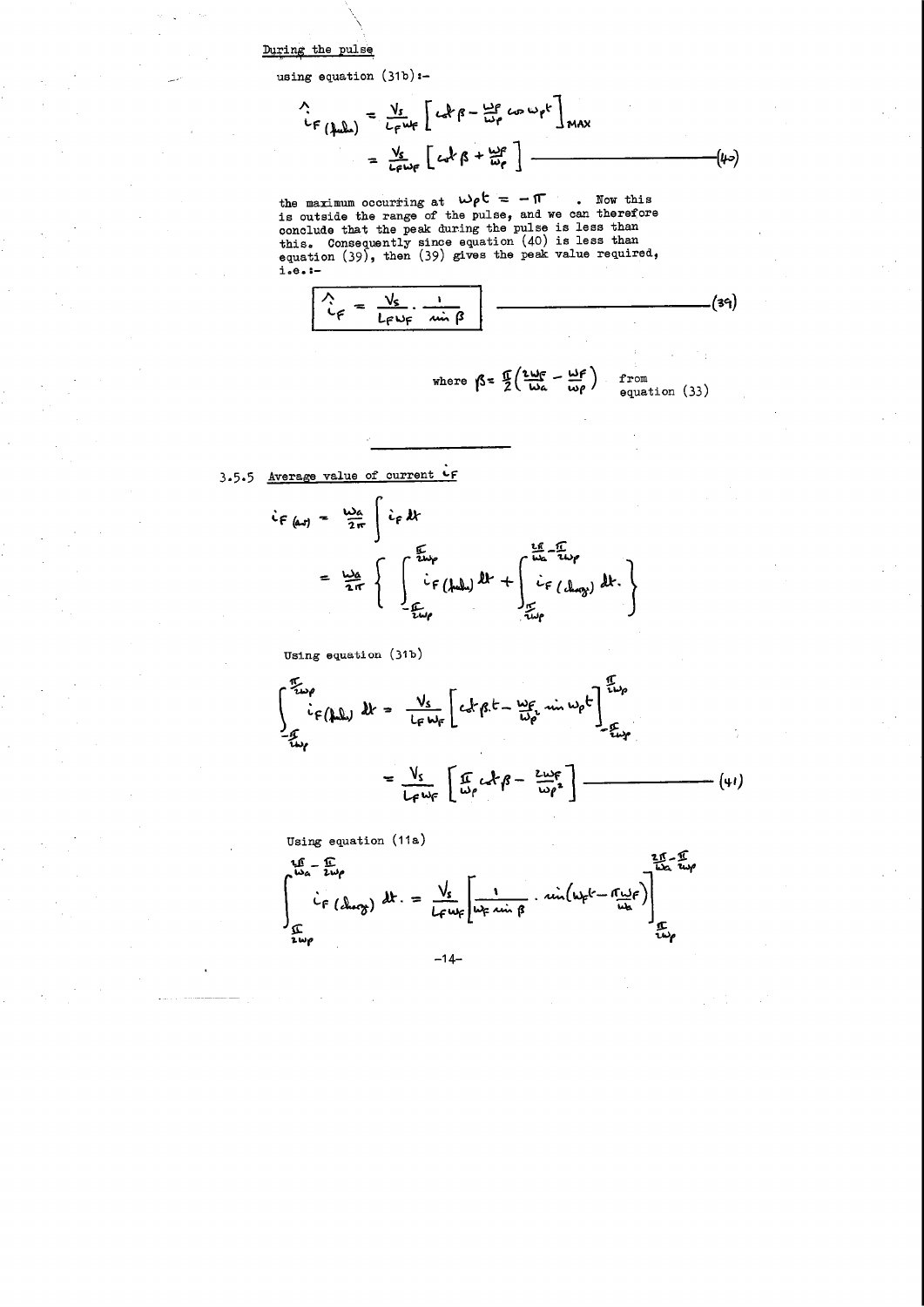at the upper limit: 
$$
w_f t - \pi \frac{w_f}{w_a} = \frac{\pi}{w_a}t - \frac{w_f}{zw_f}
$$
  
\n
$$
= \beta
$$
\nat the lower limit:  $w_f t - \pi \frac{w_f}{w_a} = -\beta$   
\n
$$
\int_{\frac{\pi}{w_a}}^{2\pi} \frac{\pi}{w_f} \mu
$$
\n
$$
= \frac{\sqrt{5}}{1 - \mu_f} \cdot 2 \sin \beta
$$
\n
$$
= \frac{2 \sqrt{5}}{1 - \mu_f} \cdot \frac{2 \pi}{1 - \mu_f} \cdot \frac{2 \pi}{1 - \mu_f} \cdot \frac{2 \pi}{1 - \mu_f} \cdot \frac{2 \pi}{1 - \mu_f} \cdot \frac{2 \pi}{1 - \mu_f} \cdot \frac{2 \pi}{1 - \mu_f} \cdot \frac{2 \pi}{1 - \mu_f} \cdot \frac{2 \pi}{1 - \mu_f} \cdot \frac{2 \pi}{1 - \mu_f} \cdot \frac{2 \pi}{1 - \mu_f} \cdot \frac{2 \pi}{1 - \mu_f} \cdot \frac{2 \pi}{1 - \mu_f} \cdot \frac{2 \pi}{1 - \mu_f} \cdot \frac{2 \pi}{1 - \mu_f} \cdot \frac{2 \pi}{1 - \mu_f} \cdot \frac{2 \pi}{1 - \mu_f} \cdot \frac{2 \pi}{1 - \mu_f} \cdot \frac{2 \pi}{1 - \mu_f} \cdot \frac{2 \pi}{1 - \mu_f} \cdot \frac{2 \pi}{1 - \mu_f} \cdot \frac{2 \pi}{1 - \mu_f} \cdot \frac{2 \pi}{1 - \mu_f} \cdot \frac{2 \pi}{1 - \mu_f} \cdot \frac{2 \pi}{1 - \mu_f} \cdot \frac{2 \pi}{1 - \mu_f} \cdot \frac{2 \pi}{1 - \mu_f} \cdot \frac{2 \pi}{1 - \mu_f} \cdot \frac{2 \pi}{1 - \mu_f} \cdot \frac{2 \pi}{1 - \mu_f} \cdot \frac{2 \pi}{1 - \mu_f} \cdot \frac{2 \pi}{1 - \mu_f} \cdot \frac{2 \pi}{1 - \mu_f} \cdot \frac{2 \pi}{1 - \mu_f} \cdot \frac{2 \pi}{1 - \mu_f} \cdot \frac{2 \pi}{1 - \mu_f} \cdot \frac{2 \pi}{1 - \mu_f} \cdot \frac{2 \pi}{1 - \mu_f} \cdot \frac{2 \pi}{1 - \mu_f} \cdot \frac{2 \pi}{1 - \mu
$$

Substituting back to  $\dot{\mathcal{L}}_{f(\Delta s)}$  from equations (41) and (42)

$$
\dot{L}_{F(\omega)} = \frac{\omega_{\alpha}}{2\pi} \cdot \frac{V_{s}}{L_{F}\omega_{F}} \left[ \frac{\pi}{\omega_{\rho}} c_{\alpha}^{\dagger} \beta - \frac{2\omega_{F}}{\omega_{\rho}} + \frac{2}{\omega_{F}} \right]
$$

Therefore:-

$$
i_{F (ax)} = \frac{V_{s}}{L_{F} w_{F}} \left[ \frac{1}{2} \frac{u_{F}}{i_{F}} c_{F} + \frac{1}{r} \frac{u_{F}}{i_{F}} - \frac{1}{r} \frac{u_{x} w_{F}}{i_{F}} \right]
$$
 (43)

3.5.6 RMS value of current if

$$
i_{f (fns)} = \left\{ \frac{\omega_{a}}{2\pi} \int_{-\frac{f}{2}\omega_{f}}^{\frac{f}{2}\omega_{f}} (f\omega_{u}) dt + \frac{\omega_{a}}{2\pi} \int_{-\frac{f}{2}\omega_{f}}^{\frac{f}{2}\omega_{a} - \frac{f}{2}\omega_{f}} (f\omega_{g}) dt \right\}^{\frac{1}{2}}
$$

Using equation (31b)

$$
i_{F}^{2}(\mu\mu) = \left(\frac{V_{s}}{L_{F}\omega_{F}}\right)^{2} \left[c_{e}f_{\beta} - 2ch_{\beta} \cdot \frac{\omega_{F}}{\omega_{F}}c_{\sigma} \omega_{F}k + \frac{\omega_{F}^{2}}{\omega_{F}}c_{\sigma} \omega_{F}k\right]
$$

$$
= \left(\frac{V_{s}}{L_{F}\omega_{F}}\right)^{2} \left[c_{e}f_{\beta} + \frac{1}{2} \frac{\omega_{F}^{2}}{\omega_{F}} - 2ch_{\beta} \cdot \frac{\omega_{F}}{\omega_{F}}c_{\sigma} \omega_{F}k + \frac{1}{2} \frac{\omega_{F}^{2}}{\omega_{F}}c_{\sigma} 2\omega_{F}k\right]
$$

 $-15-$ 

 $\label{eq:2.1} \frac{1}{\sqrt{2}}\int_{\mathbb{R}^3}\frac{1}{\sqrt{2}}\left(\frac{1}{\sqrt{2}}\int_{\mathbb{R}^3}\frac{1}{\sqrt{2}}\left(\frac{1}{\sqrt{2}}\int_{\mathbb{R}^3}\frac{1}{\sqrt{2}}\left(\frac{1}{\sqrt{2}}\int_{\mathbb{R}^3}\frac{1}{\sqrt{2}}\right)\frac{1}{\sqrt{2}}\right)\frac{1}{\sqrt{2}}\right)=\frac{1}{2}\int_{\mathbb{R}^3}\frac{1}{\sqrt{2}}\int_{\mathbb{R}^3}\frac{1}{\sqrt{2}}\frac{1}{\$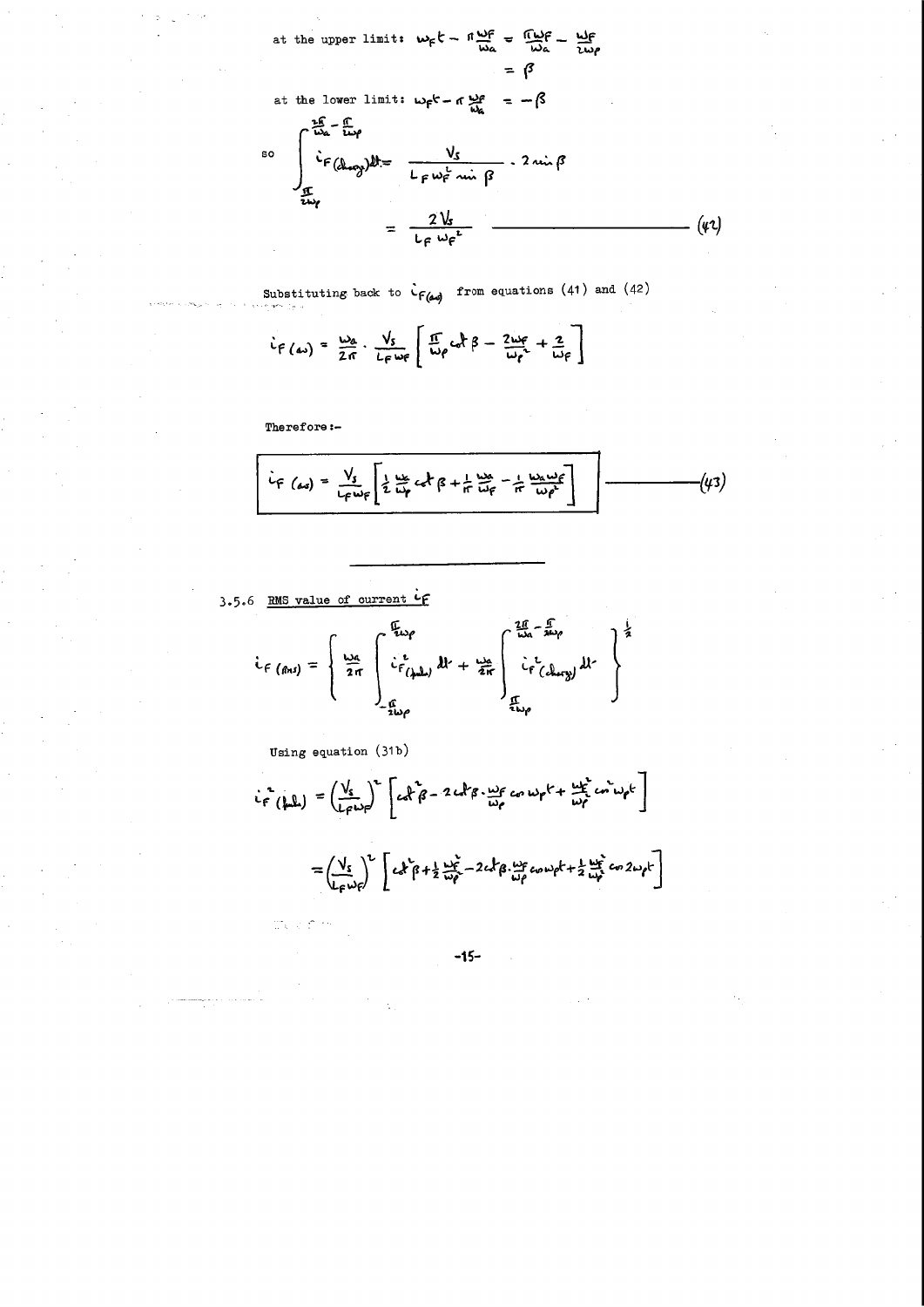Therefore  
\n
$$
\int_{-\frac{L}{2}L_{\varphi}^{2}}^{\frac{L}{2}L_{\varphi}^{2}}(1) d\theta = \frac{V_{s}^{2}}{L_{\varphi}^{2}L_{\varphi}^{2}} \left[ c_{x}R_{\beta}^{2}k + \frac{1}{2} \frac{\omega_{\varphi}^{2}}{\omega_{\varphi}^{2}}k - 2 c_{x}R_{\beta} \cdot \frac{\omega_{\varphi}^{2}}{\omega_{\varphi}^{2}} \sin \omega_{\varphi}k + \frac{1}{4} \frac{\omega_{\varphi}^{2}}{\omega_{\varphi}^{2}} \sin 2\omega_{\varphi}k - \frac{1}{2} \frac{\omega_{\varphi}^{2}}{\omega_{\varphi}^{2}} \right]
$$
\n
$$
= \frac{V_{s}^{2}}{L_{\varphi}^{2} \omega_{\varphi}^{2}} \left[ \frac{\pi}{\omega_{\varphi}} c_{x}R_{\beta} + \frac{\pi}{2} \frac{\omega_{\varphi}^{2}}{\omega_{\varphi}^{2}} - 4 c_{x}R_{\beta} \frac{\omega_{\varphi}^{2}}{\omega_{\varphi}^{2}} \right] \xrightarrow{-\frac{\pi}{2}L_{\varphi}} (44)
$$

Using equation (11a)

$$
\hat{L}_{F}^{2}(d_{\text{temp}}) = \frac{V_{s}}{L_{F}^{2} \omega_{F}} \underbrace{C_{0}^{2}(w_{F}k - \hat{w}_{\text{min}}^{H})}_{\text{min}^{2} \beta}
$$
\n
$$
= \frac{V_{s}}{L_{F}^{2} \omega_{F}} \cdot \frac{1}{2} \left[ \frac{1 + c_{0} (2w_{F}k - 2\hat{w}_{\text{min}}^{H})}{\text{min}^{2} \beta} \right]
$$



at the upper limit:

$$
2\omega_{F}t - \frac{2\pi\omega_{F}}{\omega_{A}} = \frac{4\pi\omega_{F}}{\omega_{A}} - \frac{\pi\omega_{F}}{\omega_{P}} - \frac{2\pi\omega_{F}}{\omega_{A}}
$$

$$
= 2\pi\omega_{F} - \pi\omega_{F}
$$
  

$$
\omega_{A} - \omega_{F}
$$

 $\frac{1}{2} \frac{1}{2} \frac{1}{2} \frac{1}{2} \frac{1}{2} \frac{1}{2} \frac{1}{2} \frac{1}{2} \frac{1}{2} \frac{1}{2} \frac{1}{2} \frac{1}{2} \frac{1}{2} \frac{1}{2} \frac{1}{2} \frac{1}{2} \frac{1}{2} \frac{1}{2} \frac{1}{2} \frac{1}{2} \frac{1}{2} \frac{1}{2} \frac{1}{2} \frac{1}{2} \frac{1}{2} \frac{1}{2} \frac{1}{2} \frac{1}{2} \frac{1}{2} \frac{1}{2} \frac{1}{2} \frac{$ 

 $-2\beta$ 

at the lower limit:



 $\frac{1}{\sqrt{2}}$ 

 $\mathcal{L}^{\text{max}}_{\text{max}}$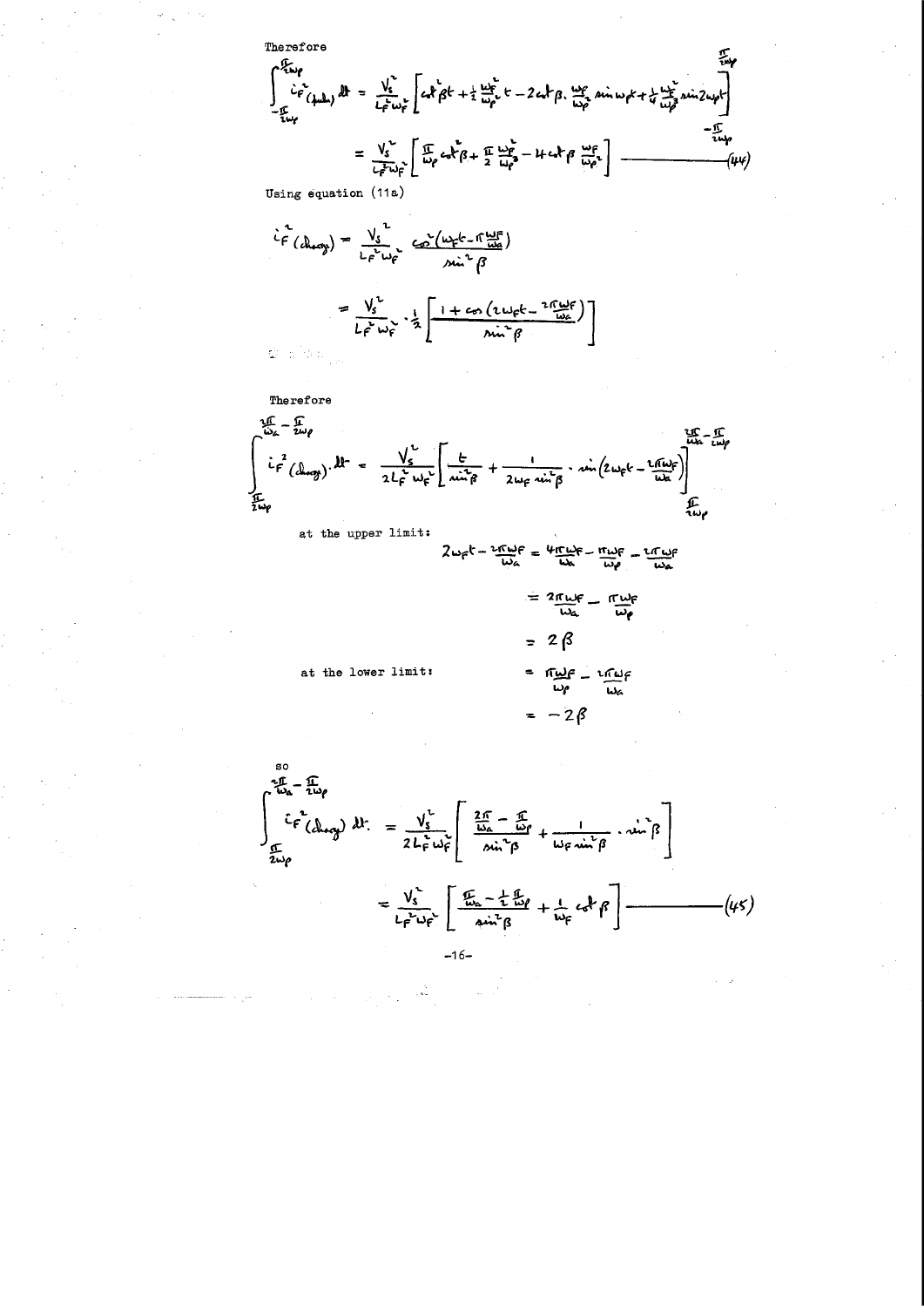Therefore, adding the integrals together (equations 44 and  $45$ ) :-

$$
F (f(t) ) = \begin{cases} \frac{1}{2\pi} \left[ \frac{V_{s}}{L_{F}} \right]^{2} \left[ \frac{f}{\omega_{p}} c x_{\beta}^{2} + \frac{f}{2} \frac{\omega_{p}^{2}}{\omega_{p}^{3}} - 4 t c x_{\beta}^{2} \frac{\omega_{p}^{2}}{\omega_{p}^{2}} + \frac{1}{2 \sin^{2} \beta} \left( \frac{f}{\omega_{a}} - \frac{1}{2} \frac{f}{\omega_{p}} \right) \right. \\ + \frac{1}{2 \cos \beta} \left\{ \frac{1}{2} \frac{\omega_{a}}{\omega_{p}} c x_{\beta}^{2} + \frac{1}{4} \frac{\omega_{a}}{\omega_{p}^{2}} \frac{\omega_{p}^{2}}{\omega_{p}^{2}} - \frac{2 \omega_{a} \omega_{p}}{f \cos^{2} \beta} \frac{c x_{\beta}}{\beta} + \frac{1}{2} \frac{\omega_{a}}{2} \frac{c x_{\beta}}{\omega_{p}^{2}} \beta \right. \\ - \frac{1}{4} \frac{\omega_{a}}{\omega_{p} \omega_{a}} \beta + \frac{1}{2\pi} \frac{\omega_{a}}{\omega_{p}} c x_{\beta}^{2} \end{cases}
$$

 $i_{F} (g_{H5}) = \frac{V_{s}}{L_{F} \omega_{F}} \left[ \frac{1}{n \dot{u}_{f}^{2}} \left( \frac{1}{2} - \frac{1}{4} \frac{u_{f}}{w_{f}} \right) + \frac{1}{2} \frac{u_{f}}{w_{f}} c_{f}^{2} + \left( \frac{1}{2} \frac{u_{f}}{w_{F}} - \frac{2}{\pi} \frac{u_{f}}{w_{f}^{2}} \right) c_{f}^{2} \beta \right]$  $+\frac{1}{4} \frac{\omega_a \omega_r}{\omega_p^3}$ ·(46)

### 3.5.7 Comment

Hence:-

On the basis of energy conservation  $\phi$  ( $\leftrightarrow$ ) should<br>equal  $\dot{\phi}$  ( $\leftrightarrow$ s) . However equations (37) and (43) show that  $i_{f(\omega)} \neq i_{f(\omega)}$ by the terms  $-\frac{V_s}{L_f\omega_f}$ ,  $\frac{1}{H}$ ,  $\frac{\omega_a\omega_f}{\omega_f^2} = -\frac{V_s}{H}$ ,  $\frac{1}{L_f}$ ,  $\frac{\omega_A}{\omega_f^2}$ 

The discrepancy probably results from the approximation

$$
1\pm\frac{L\rho}{L\rho}\leq 1
$$

3.6 Circuit voltages

The voltages developed across the circuit components during the  $\ell$ charging and pulse periods will now be considered, using the approximations detailed in section 3.5.

 $\label{eq:2.1} \frac{1}{\sqrt{2}}\sum_{i=1}^n\frac{1}{\sqrt{2}}\sum_{i=1}^n\frac{1}{\sqrt{2}}\sum_{i=1}^n\frac{1}{\sqrt{2}}\sum_{i=1}^n\frac{1}{\sqrt{2}}\sum_{i=1}^n\frac{1}{\sqrt{2}}\sum_{i=1}^n\frac{1}{\sqrt{2}}\sum_{i=1}^n\frac{1}{\sqrt{2}}\sum_{i=1}^n\frac{1}{\sqrt{2}}\sum_{i=1}^n\frac{1}{\sqrt{2}}\sum_{i=1}^n\frac{1}{\sqrt{2}}\sum_{i=1}^n\frac$  $\label{eq:2.1} \frac{1}{\sqrt{2\pi}}\sum_{i=1}^n\frac{1}{\sqrt{2\pi}}\sum_{i=1}^n\frac{1}{\sqrt{2\pi}}\sum_{i=1}^n\frac{1}{\sqrt{2\pi}}\sum_{i=1}^n\frac{1}{\sqrt{2\pi}}\sum_{i=1}^n\frac{1}{\sqrt{2\pi}}\sum_{i=1}^n\frac{1}{\sqrt{2\pi}}\sum_{i=1}^n\frac{1}{\sqrt{2\pi}}\sum_{i=1}^n\frac{1}{\sqrt{2\pi}}\sum_{i=1}^n\frac{1}{\sqrt{2\pi}}\sum_{i=1}^n\$  $\mathcal{L}^{\text{max}}_{\text{max}}$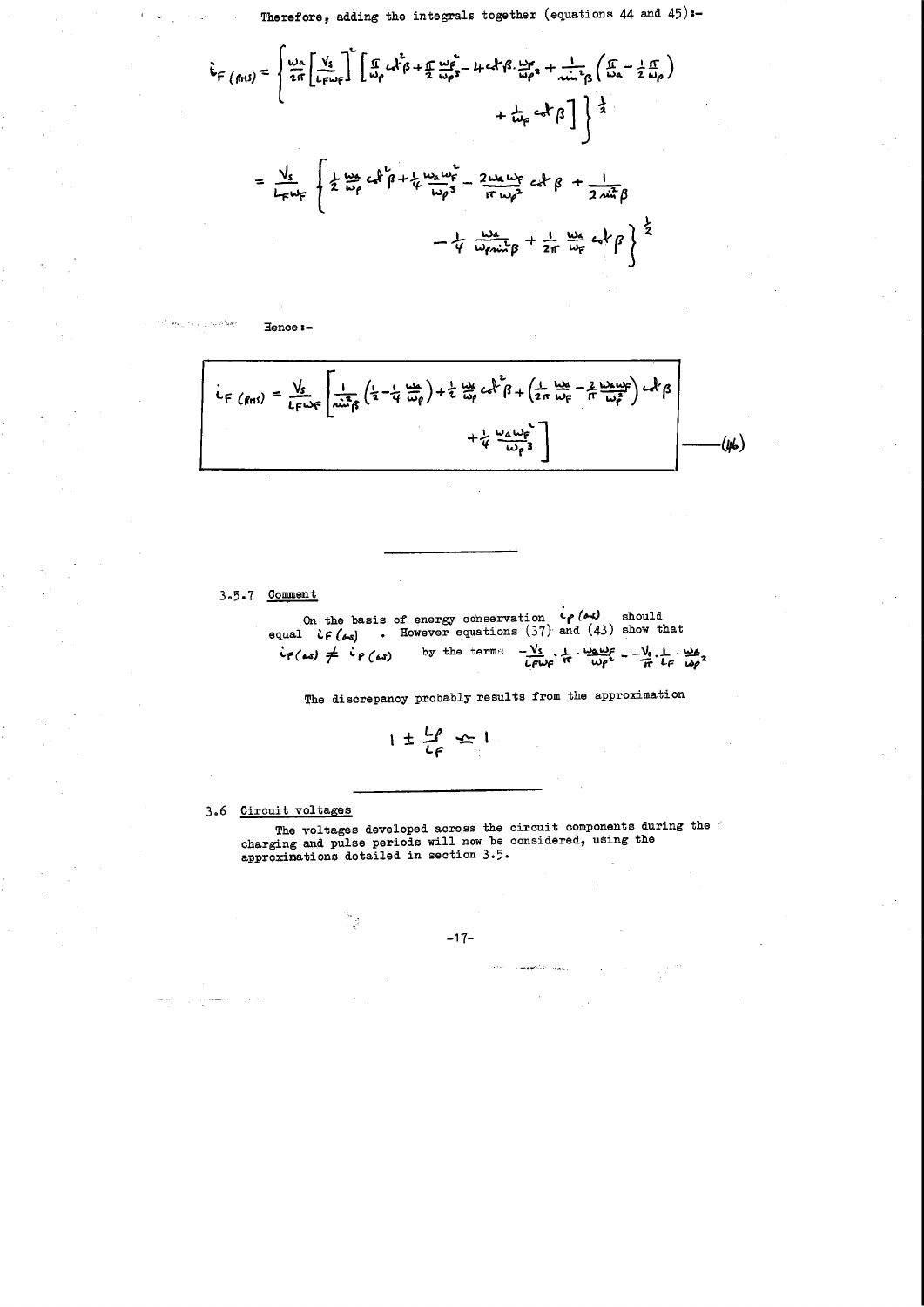# 3.6.1 Capacitor CF

The capacitor voltage  $\sigma$  $\epsilon$  is given by

$$
S_F = \frac{\gamma_F}{c_F} = \frac{1}{c_F} \int c_F dt
$$

During the charging period  $\sqrt{4}t_0 \leq t \leq \frac{1}{4}t_0$ <br>and using equation (11) for  $\frac{1}{4}$  we obtain:-

$$
S_{f}(k) = \frac{1}{c_{f}} \int_{\frac{L}{2W_{f}}}^{k} V_{s} c_{f} w_{f} \frac{cos(w_{f}t^{1} - \pi \frac{w_{f}}{w_{a}})}{sin \frac{L}{2} (\frac{2w_{f}t^{2} - w_{f}}{w_{f}})} \cdot dt^{1}
$$

$$
= \frac{1}{c_{f}} \frac{V_{s} c_{f} w_{f}}{sin \beta} \left[ \frac{1}{w_{f}} \sin(w_{f}t^{1} - \pi \frac{w_{f}}{w_{a}}) \right]_{\frac{L}{2W_{f}}}
$$

$$
= \frac{V_{s}\omega_{F}}{\sin \beta} \left[ \frac{1}{\omega_{F}}\sin(\omega_{F}t - \pi \frac{\omega_{F}}{\omega_{A}}) + \frac{1}{\omega_{F}}\sin \beta \right]
$$

$$
\boxed{U_{\zeta} = V_{s} \left[ 1 + \frac{\sin (\omega_{\zeta} k - \eta \omega_{\zeta}^2)}{\omega_{\zeta} \beta} \right] \boxed{1 - \cdots - \omega_{\zeta}^2}}
$$
 (47)

and during the discharge period  $-\frac{1}{4}f_{\rho} \leqslant t \leqslant \frac{1}{4}f_{\rho}$ . (i.e. pulse period)  $\sigma_f$  is given by equation (32)

$$
S_{F} = V_{s}(1 - \sin \omega_{f}t) + L_{f} \omega_{f} i_{F_{s}} \omega_{f} \omega_{f}t
$$
 (32)

# 3.6.2 Filter choke LF

The filter choke voltage  $\mathcal{V}_{L_f}$  is given by:-

$$
L_F \frac{\partial^2 f}{\partial x^2}
$$

During the charging period,  $\forall f \in \mathcal{F}_a - \forall f \in \mathbb{R}$  using equation (11) for  $\iota_f$  we obtain:-, and

$$
U_{L_f} = L_f \frac{1}{11} \left[ V_s c_f w_f \frac{w_c (w_f k - \pi \frac{w_f k}{100})}{w_i \pi (2 \frac{w_f}{100} - \frac{w_f k}{100})} \right]
$$
  

$$
U_{L_f} = -V_s \frac{w_i (w_f k - \pi \frac{w_f k}{100})}{w_i \pi (3)}
$$
  
where  $L_f = \frac{1}{c_f w_f^2}$ 

 $-18-$ 

 $\label{eq:2.1} \mathcal{L}(\mathcal{L}^{\mathcal{L}}_{\mathcal{L}}(\mathcal{L}^{\mathcal{L}}_{\mathcal{L}}(\mathcal{L}^{\mathcal{L}}_{\mathcal{L}}(\mathcal{L}^{\mathcal{L}}_{\mathcal{L}}(\mathcal{L}^{\mathcal{L}}_{\mathcal{L}}(\mathcal{L}^{\mathcal{L}}_{\mathcal{L}}(\mathcal{L}^{\mathcal{L}}_{\mathcal{L}}(\mathcal{L}^{\mathcal{L}}_{\mathcal{L}}(\mathcal{L}^{\mathcal{L}}_{\mathcal{L}}(\mathcal{L}^{\mathcal{L}}_{\mathcal{L}}(\mathcal{L$  $\label{eq:2.1} \frac{1}{\sqrt{2\pi}}\int_{\mathbb{R}^3}\frac{1}{\sqrt{2\pi}}\int_{\mathbb{R}^3}\frac{1}{\sqrt{2\pi}}\int_{\mathbb{R}^3}\frac{1}{\sqrt{2\pi}}\int_{\mathbb{R}^3}\frac{1}{\sqrt{2\pi}}\int_{\mathbb{R}^3}\frac{1}{\sqrt{2\pi}}\int_{\mathbb{R}^3}\frac{1}{\sqrt{2\pi}}\int_{\mathbb{R}^3}\frac{1}{\sqrt{2\pi}}\int_{\mathbb{R}^3}\frac{1}{\sqrt{2\pi}}\int_{\mathbb{R}^3}\frac{1$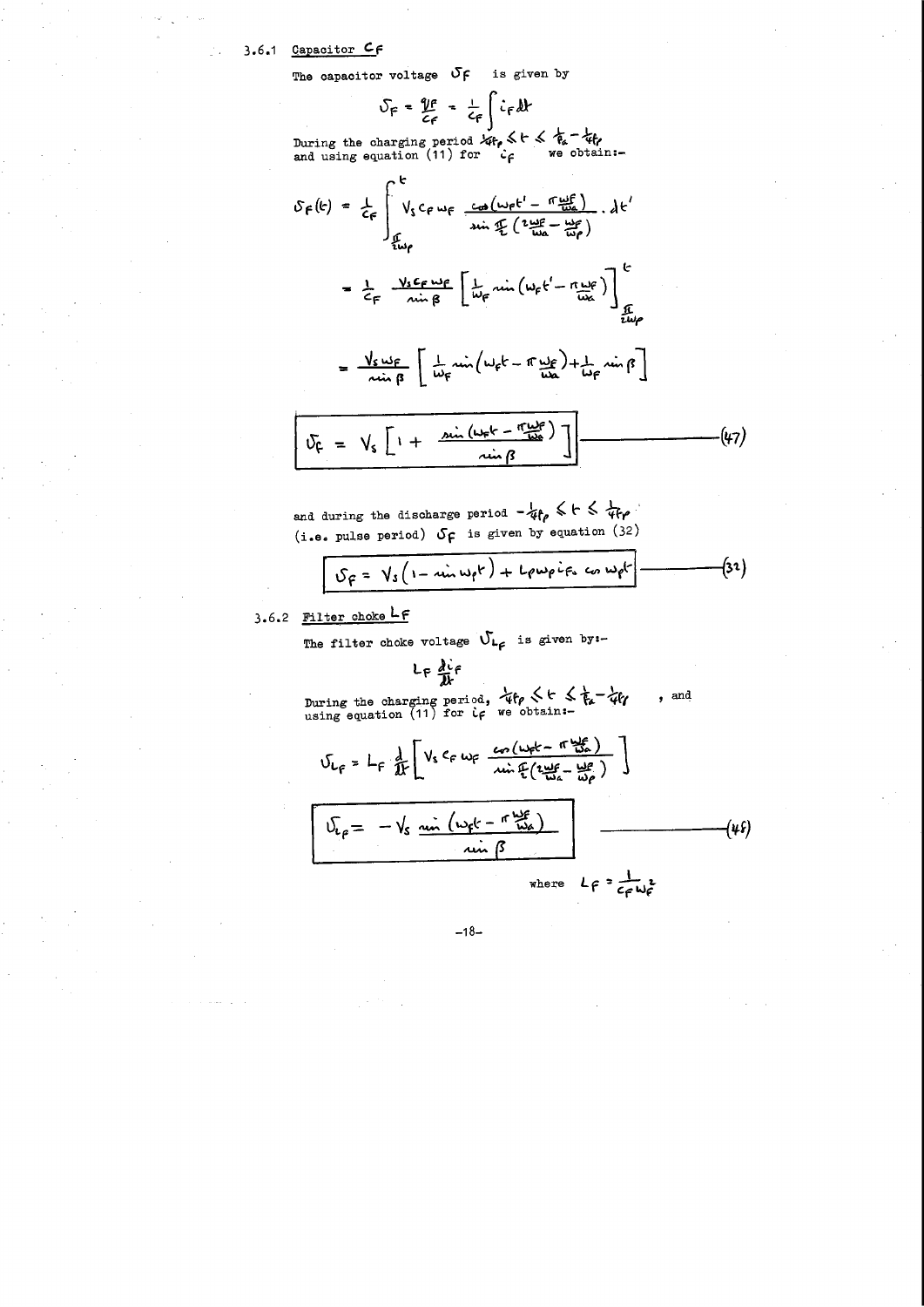and during the pulse period,  $-4f_r \leqslant c \leqslant 4f_r$ using equation (31) this voltage is:-

$$
U_{L_{F}} \triangleq L_{F} \frac{d}{dx} \left[ -\frac{V_{s}}{L_{F} \omega_{P}} \text{conv}_{P} \right]
$$
\n
$$
\left( \text{since } I - \frac{L_{P}}{L_{P}} \text{ min} \omega_{P} \text{ is small} \right)
$$
\n
$$
U_{L_{F}} = V_{s} \text{ min} \omega_{P} \left( -\frac{L_{F}}{L_{P}} \text{ min} \omega_{P} \text{ is small} \right)
$$
\n
$$
(44)
$$

# 3.6.3 Pulse Choke *Lp*

The pulse choke voltage  $\mathcal{S}_{\mathsf{LP}}$  is given by:-

The voltage developed across the ignitron during the charging period  $\frac{1}{4t\rho}$   $\leqslant$   $\epsilon$   $\leqslant$   $\frac{1}{t_{\epsilon}}$   $\frac{1}{4t\rho}$  is given by:-

L 'W

we have: $-\frac{1}{2}$ therefore during the pulse period,  $-\frac{1}{4}f_p \leq k \leq \frac{1}{4}f$ 

$$
U_{L\rho} = L\rho \frac{\lambda}{\lambda k} \left[ \dot{L}_{F_o} (1 + \sin w \rho t) + \frac{V_s}{L\rho w \rho} w \rho t \right]
$$
  

$$
U_{L\rho} = \dot{L}_{F_o} \cos w \rho t - \frac{V_s}{L\rho w \rho} \sin w \rho t \right]
$$
 (50)

# 3.6.4 Ignitron

During the pulse period the voltage  $S_{ig}$  equals the ignitron arc-drop voltage.

The energy storage choke secondary voltage  $V_{\mathbf{m}}$ to the primary is: referred

$$
S_{\zeta_{\zeta}} = S_{\zeta} - S_{\mathbf{w}}
$$

using equation (47) and noting that  $S_m = \sqrt{m} \cos \omega_a$ .  $\sin \omega_a$  $V_m = V_s$  we obtain :-

$$
\overline{v_{ig} = v_{f} - v_{m} = V_{s} \left[ 1 + \frac{\sin(\omega_{f}t - \frac{\pi\omega_{f}}{\omega_{a}})}{\sin\beta} - c_{0}\omega_{a}t^{2} \right] - \cdots - (51)}
$$

# 3.6 •. 5 Average primary voltage during pulse period

$$
\sigma_{\mathbf{w}}^{\prime} = \sqrt{2} \frac{N_1}{N_2} V_{\mathbf{w}} \cos \omega_{\alpha} t
$$

where 
$$
\frac{N_1}{N_2}
$$
 primary/secondary turns ratio.

....

-19-

 $\label{eq:2} \frac{1}{2} \int_{\mathbb{R}^3} \frac{1}{2} \int_{\mathbb{R}^3} \frac{1}{2} \int_{\mathbb{R}^3} \frac{1}{2} \int_{\mathbb{R}^3} \frac{1}{2} \int_{\mathbb{R}^3} \frac{1}{2} \int_{\mathbb{R}^3} \frac{1}{2} \int_{\mathbb{R}^3} \frac{1}{2} \int_{\mathbb{R}^3} \frac{1}{2} \int_{\mathbb{R}^3} \frac{1}{2} \int_{\mathbb{R}^3} \frac{1}{2} \int_{\mathbb{R}^3} \frac{1$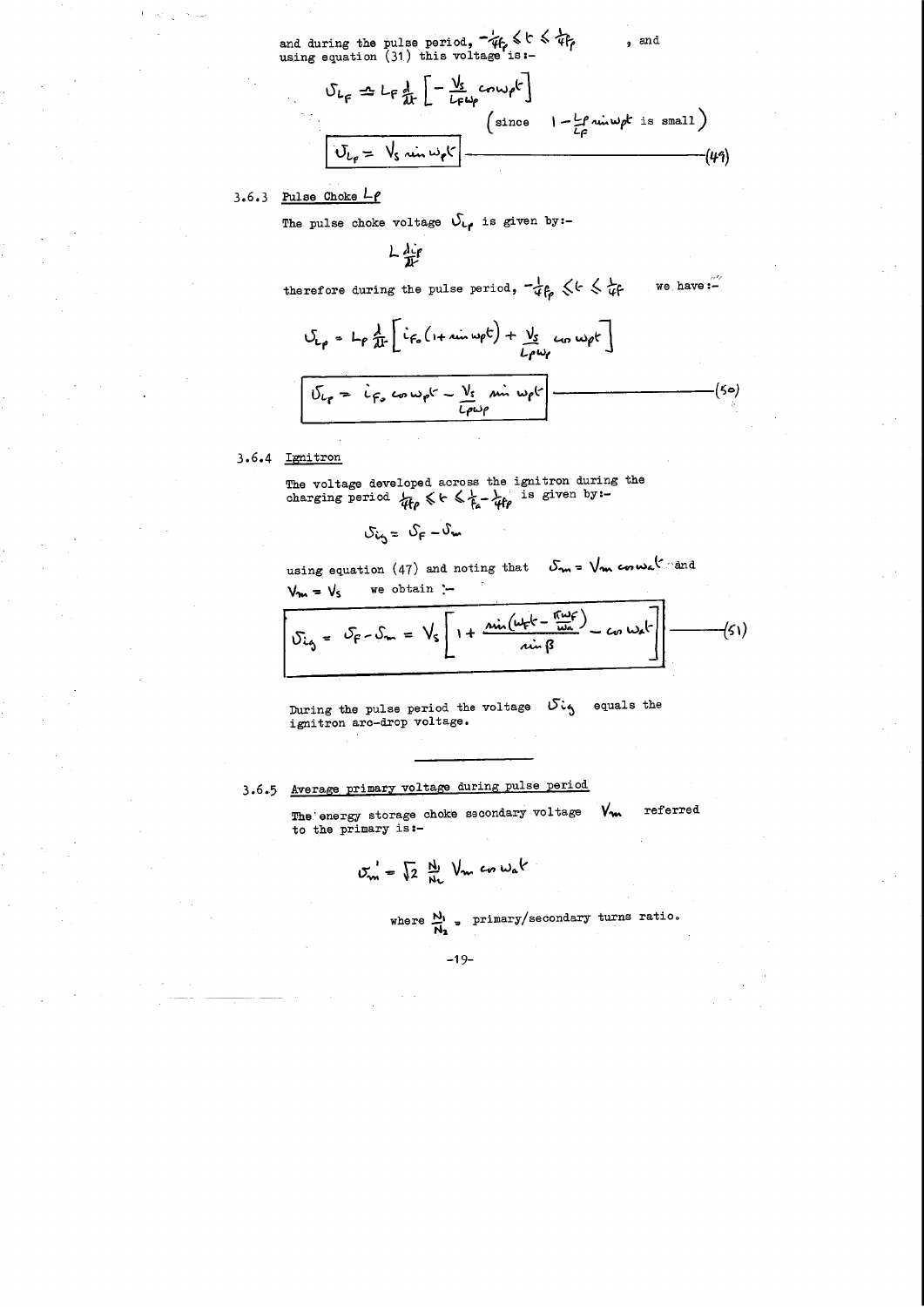

The circuit parameters are dependant on the values chosen for  $\omega_F$  and  $\omega_\rho$  and these frequencies will be optimised, by an analogue computer study on the basis of:-

- (a) minimum introduced disturbance to the magnet network during normal operation,
- economic circuit component ratings,  $(b)$
- acceptable transient fault values.  $(c)$

However, as an indication of the general current and voltage relationships in the pulse power supply circuit under normal operating conditions, the following values are tabulated (assuming unity turns ratio on the energy storage choke) for:-

$$
\omega_{a} = 2 \pi 50 \text{ radians/second}
$$
  

$$
\omega_{F} = \frac{\omega_{a}}{4}
$$

$$
c_{F(a,s)} = \frac{1}{2} \frac{1}{2} \frac{1}{2} \frac{1}{2} \frac{1}{2}
$$

neglecting pulse power supply, losses

from equation (10)

$$
\hat{c}_{F(\Delta x)} = \frac{1.499 \text{ V}_s}{L_F \omega_F}
$$
 from equation (43)

r<br>Ke

$$
\dot{v}_{F_{o}} = \frac{1.303 \text{ Vs}}{L_{F} \omega_{F}} = 0.87 \dot{v}_{F(\omega_{F})}
$$

 $v = \frac{1.645 \text{ Vs}}{L \epsilon \omega \epsilon}$ from equation (39)  $1 - i$   $i \in (\omega)$  $\bullet$ 

$$
\dot{L}_{F(\text{Rns})} = \frac{1.54 \text{ V}_s}{L_{F} \omega_{F}} = 1.02 \text{E} \dot{L}_{F(\omega r)} \text{ from equation (46)}
$$

a produced a <del>company of the state of the state of the state of the state of the state of the state of the state of the state of the state of the state of the state of the state of the state of the state of the state of th</del>  $\frac{1}{2}$  .  $\frac{1}{2}$ 

 $\mathcal{O}(\frac{1}{\sqrt{2}})$  $\frac{1}{2} \frac{1}{2} \frac{1}{2} \frac{1}{2} \frac{1}{2}$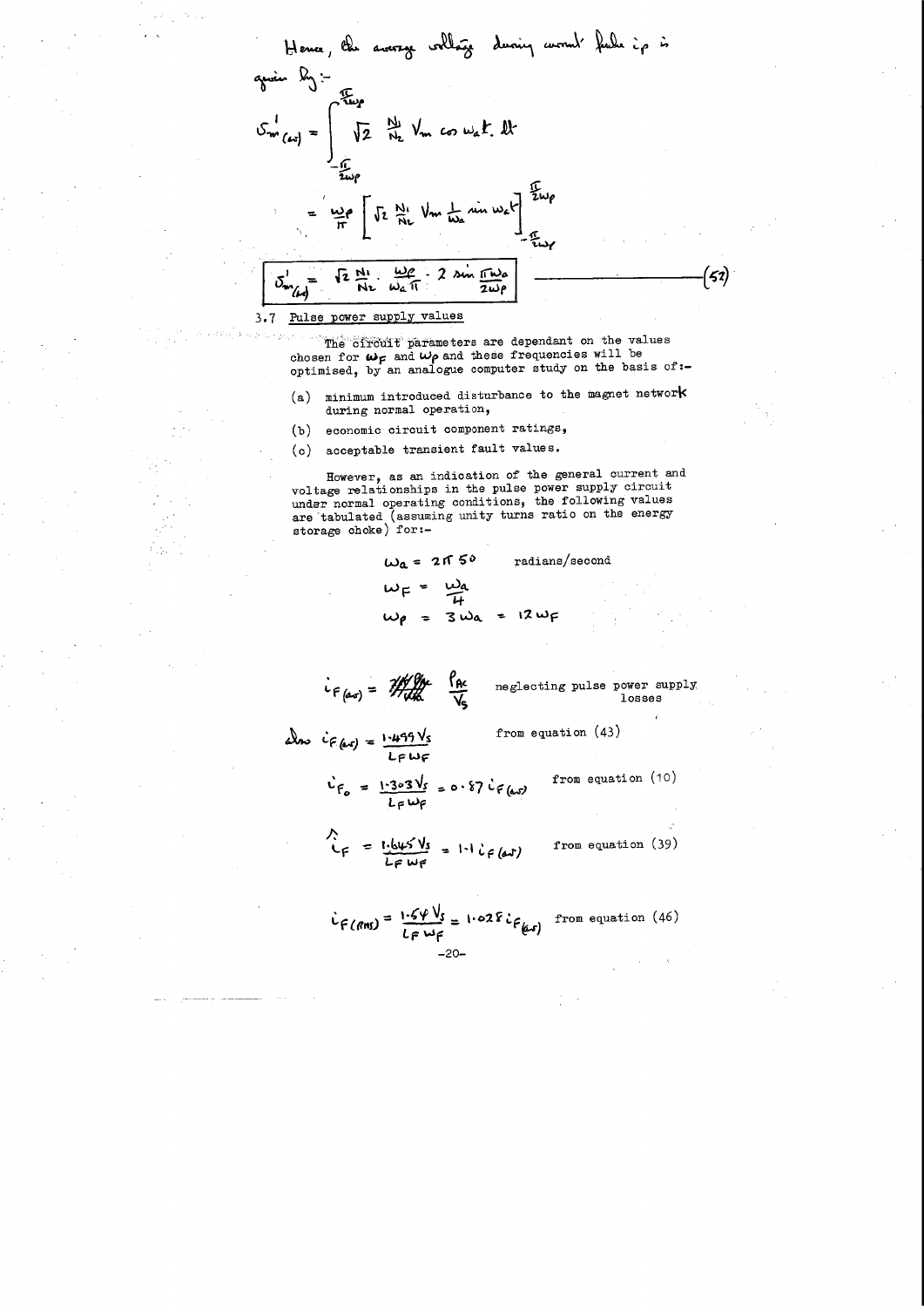$$
i_{\ell(\Delta s)} = 1.491 \text{ V}_s \quad \Delta \quad \text{ifrom equation (37)}
$$
\n
$$
i_{\ell}(\Delta s) = 13.373 \text{ V}_s \quad \Delta \quad \text{ifrom equation (36)}
$$
\n
$$
i_{\ell}(\rho \Delta s) = 13.373 \text{ V}_s \quad \Delta \quad \text{ifrom equation (36)}
$$
\n
$$
i_{\ell}(\rho \Delta s) = 3.45 \text{ V}_s \quad \Delta \quad \text{ifrom equation (38)}
$$
\n
$$
i_{\ell}(\rho \Delta s) = 3.45 \text{ V}_s \quad \Delta \quad \text{ifrom equation (38)}
$$
\n
$$
i_{\ell}(\rho \Delta s) = 3.45 \text{ V}_s \quad \Delta \quad \text{if}(\Delta s) = 2.55 \text{ V}_s \quad \text{if}(\Delta s) = 2.55 \text{ V}_s \quad \text{if}(\Delta s) = 2.55 \text{ V}_s \quad \text{if}(\Delta s) = 2.55 \text{ V}_s \quad \text{if}(\Delta s) = 2.55 \text{ V}_s \quad \text{if}(\Delta s) = 2.55 \text{ V}_s \quad \text{if}(\Delta s) = 2.55 \text{ V}_s \quad \text{if}(\Delta s) = 2.55 \text{ V}_s \quad \text{if}(\Delta s) = 2.55 \text{ V}_s \quad \text{if}(\Delta s) = 2.55 \text{ V}_s \quad \text{if}(\Delta s) = 2.55 \text{ V}_s \quad \text{if}(\Delta s) = 2.55 \text{ V}_s \quad \text{if}(\Delta s) = 2.55 \text{ V}_s \quad \text{if}(\Delta s) = 2.55 \text{ V}_s \quad \text{if}(\Delta s) = 2.55 \text{ V}_s \quad \text{if}(\Delta s) = 2.55 \text{ V}_s \quad \text{if}(\Delta s) = 2.55 \text{ V}_s \quad \text{if}(\Delta s) = 2.55 \text{ V}_s \quad \text{if}(\Delta s) = 2.55 \text{ V}_s \quad \text{if}(\Delta s) = 2.55 \text{ V}_s \quad \text{if}(\Delta s) = 2.55 \text{ V}_s \quad \text{if}(\Delta
$$

The above values compare closely with those given in Cambridge Electron Accelerator report CEA-68.  $N_°b_°$ 

 $\frac{m}{2}$ 

 $\label{eq:2} \begin{split} \mathcal{L}_{\text{c}}(\mathbf{m},\mathbf{r}) = \mathcal{L}_{\text{c}}(\mathbf{r},\mathbf{r}) = \mathcal{L}_{\text{c}}(\mathbf{r},\mathbf{r}) = \mathcal{L}_{\text{c}}(\mathbf{r},\mathbf{r}) = \mathcal{L}_{\text{c}}(\mathbf{r},\mathbf{r}) = \mathcal{L}_{\text{c}}(\mathbf{r},\mathbf{r}) = \mathcal{L}_{\text{c}}(\mathbf{r},\mathbf{r}) = \mathcal{L}_{\text{c}}(\mathbf{r},\mathbf{r}) = \mathcal{L}_{\text{c}}(\mathbf{r$  $\label{eq:2.1} \frac{1}{\sqrt{2}}\int_{0}^{2\pi} \frac{1}{\sqrt{2}}\left(\frac{1}{\sqrt{2}}\right)^{2} \frac{1}{\sqrt{2}}\left(\frac{1}{\sqrt{2}}\right)^{2} \frac{1}{\sqrt{2}}\left(\frac{1}{\sqrt{2}}\right)^{2} \frac{1}{\sqrt{2}}\left(\frac{1}{\sqrt{2}}\right)^{2} \frac{1}{\sqrt{2}}\left(\frac{1}{\sqrt{2}}\right)^{2} \frac{1}{\sqrt{2}}\left(\frac{1}{\sqrt{2}}\right)^{2} \frac{1}{\sqrt{2}}\left(\frac{1}{\sqrt{2}}\$  $\label{eq:2.1} \frac{1}{\sqrt{2}}\left(\frac{1}{\sqrt{2}}\right)^{2} \left(\frac{1}{\sqrt{2}}\right)^{2} \left(\frac{1}{\sqrt{2}}\right)^{2} \left(\frac{1}{\sqrt{2}}\right)^{2} \left(\frac{1}{\sqrt{2}}\right)^{2} \left(\frac{1}{\sqrt{2}}\right)^{2} \left(\frac{1}{\sqrt{2}}\right)^{2} \left(\frac{1}{\sqrt{2}}\right)^{2} \left(\frac{1}{\sqrt{2}}\right)^{2} \left(\frac{1}{\sqrt{2}}\right)^{2} \left(\frac{1}{\sqrt{2}}\right)^{2} \left(\$ 

OCTOBER 1962.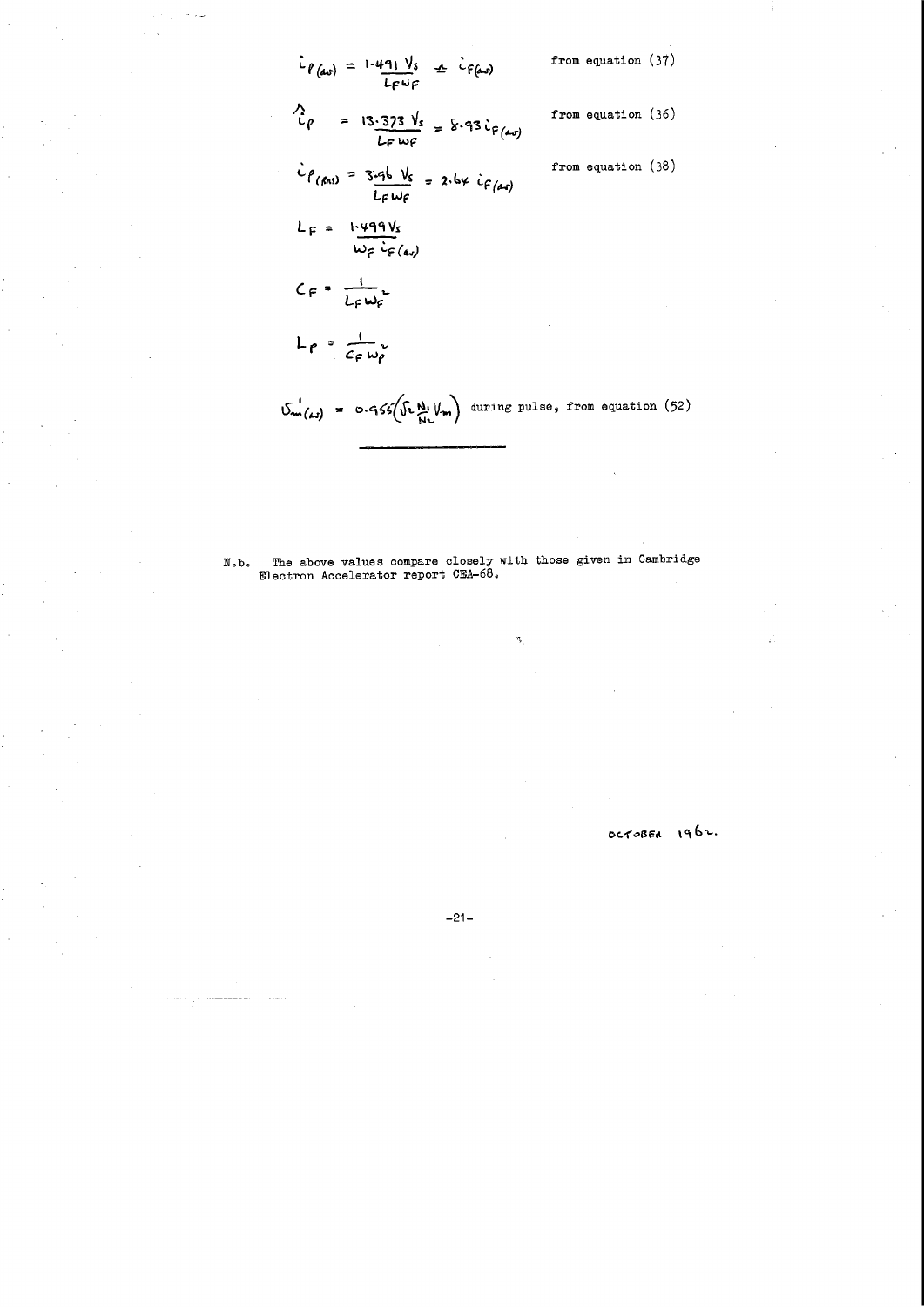

 $\sim$ 

 $\sim$